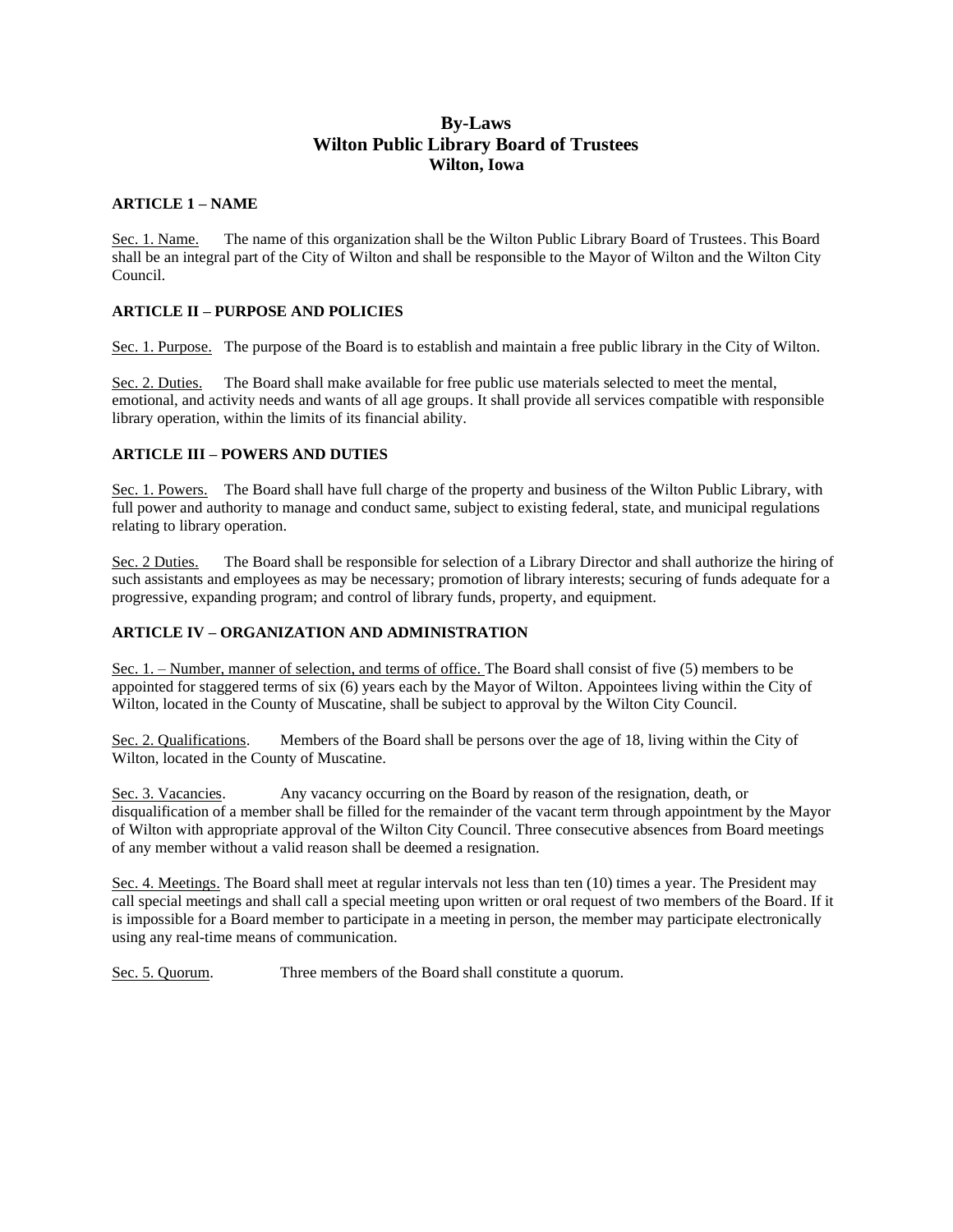#### **ARTICLE V – OFFICERS**

Sec. 1. Enumeration and election of officers. The officers of the Board shall be a President, a Vice President, and a Secretary to be elected for terms of two years at the last meeting of every other fiscal year. The President may serve two consecutive terms.

Sec. 2. The President. The President shall preside at all meetings of the Board and shall be, ex-officio, a member of all library board committees. The President shall have the usual powers of supervision and management as may pertain to the office of the President and perform such other duties as may be designated by the Board. These powers include voting at Board meetings and making the decision to close the Library due to unusual circumstances. The President, or such person as the President may appoint, shall make annual application to the County of Muscatine for appropriation of such tax funds as may be available.

Sec. 3. The Vice President. The Vice President shall, in the event of absence, disability, or death of the President, possess all powers and perform all duties of that office until such time as the Board shall elect one of its members to fill the vacancy. The Vice President shall perform such other duties as the President and Board may designate.

Sec. 4. The Secretary. The Secretary shall keep minutes of all meetings of the Board and shall serve as Board correspondent. The Secretary may be assigned responsibility for board meeting notification, and for preparation and publication of meeting agenda and any other duties assigned by the President of the Board.

#### **ARTICLE VI – FINANCIAL ADMINISTRATION**

Sec. 1. Approval of Expenditures. Board members are charged with the responsibility for checking and approving all vouchers prior to their submission by the Library Director to the City Clerk for payment. The Board will review financial statement from the City Clerk, presented to the Board, at its regular meetings.

Sec. 2. Fiscal Year. The fiscal year of the Wilton Public Library shall conform to that of the City of Wilton.

Sec. 3. Budget. Preparation and monitoring of the annual budget shall be the responsibility of the Board. The Board and Library Director shall direct preparation of the annual library budget and shall monitor library expenditures against the budget allocations. The budget shall be submitted to the Wilton City Administrator and the Muscatine County Auditor prior to the preparation of the annual budgets of the City of Wilton and the County of Muscatine.

Sec. 4. Funding. The library shall be funded through tax appropriation from the City of Wilton and the County of Muscatine; and through supplementary revenues from library fines and fees, sales of materials, gifts, miscellaneous income, and proceeds from such fund-raising efforts as may be deemed suitable by the Board.

#### **ARTICLE VII – PARLIAMENTARY AUTHORITY**

Sec. 1. Parliamentary Authority. The rules contained in ROBERTS RULES OF ORDER, REVISED shall govern the Board in all cases to which they are applicable and in which they are not inconsistent with these by-laws.

#### **ARTICLE VIII – AMENDMENTS**

Sec. 1. Amendments. These by-laws may be amended at any time by a majority vote of the members of the Board.

Adopted 01/1994, Reviewed 03/1997, Revised 02/2007, Revised 07/2009, Reviewed & approved 01/2010, Reviewed 01/2012, Reviewed 08/2014, Revised 01/2018, Amended 02/2021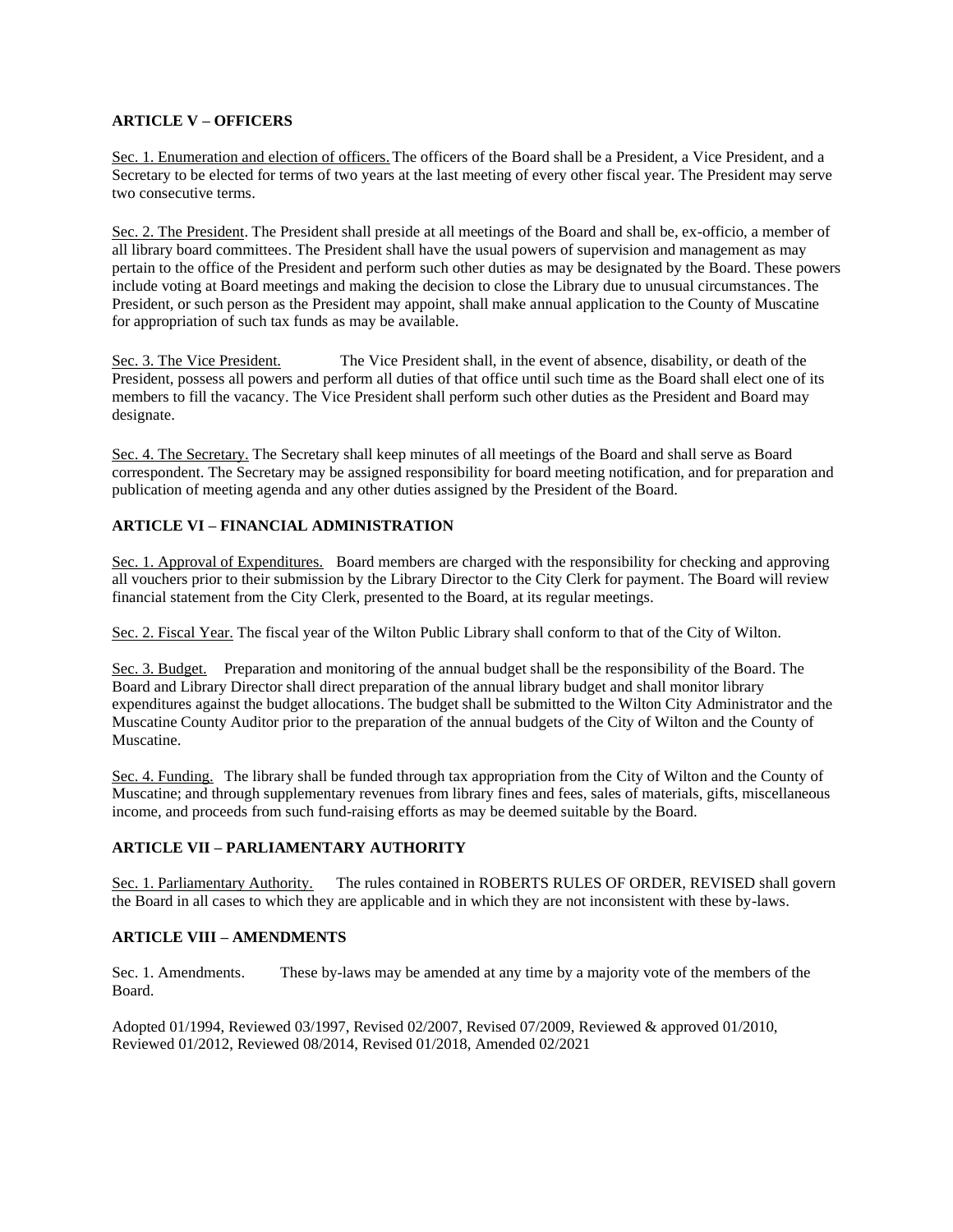### **MISSION STATEMENT WILTON PUBLIC LIBRARY**

### GATHER – READ – LEARN - GROW

The Wilton Public Library serves the community with a broad range of media, programs, and technologies to encourage life-long learning, satisfy curiosity, and stimulate imagination. The Library promotes community through opportunities to gather, create, and discuss.

Adopted 7/2004 Reviewed 8/2007 Reviewed 5/2010 Reviewed 1/2010 Reviewed 1/2012 Revised 10/2014 Reviewed 2/2018 Reviewed 4/2021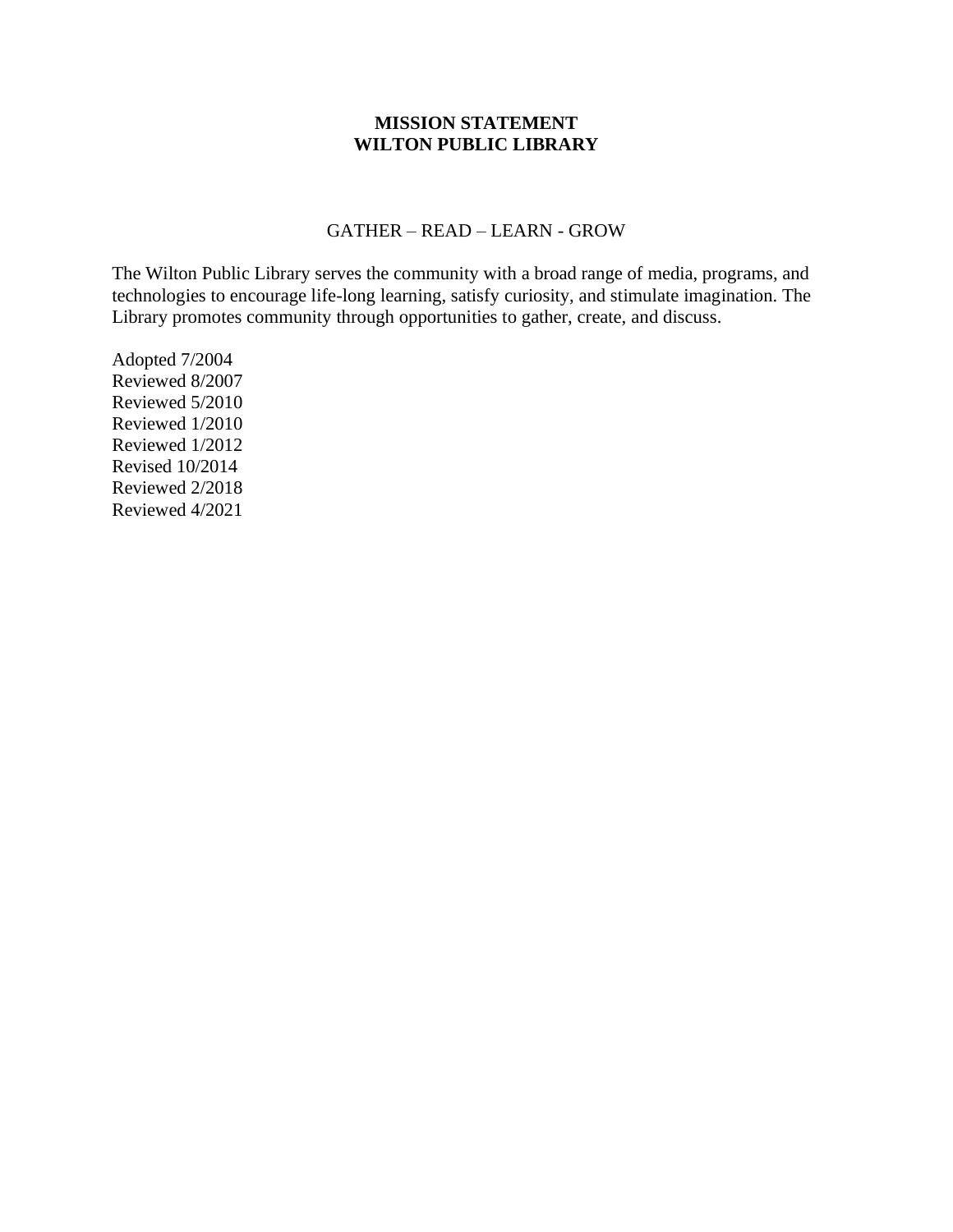**Operations Policy Statement General Administrative Rules Wilton Public Library**

The Wilton Public Library serves the community of Wilton and rural residents of Muscatine County through direct funding from the city and county. Other residents of Iowa are served in accordance with the Open Access policy of the State Library. The Wilton Public Library has state accreditation and strives to maintain and improve its services as defined by the state standards published in the handbook, *In Service to Iowa*.

## **BORROWERS RESPONSIBILITIES**

Library patrons are responsible for all materials checked out on their account. The library expects materials to be returned on time and in good condition. Patrons with late or damaged materials are required to settle fines or fees.

## **LIBRARY ACCOUNTS**

An individual library number may be issued to each patron using the Library, regardless of age. A parent or guardian needs to sign the registration application for children under the age of 14. Staff may request proof of identity for patrons who do not have their photo attached to their computer record. Proof of identity and address (driver's license, ID, piece of mail) may be required to register for an account. There is no charge for registering for a library account.

Temporary residents and visitors may request a guest account, which would be good for the duration of their stay, and with a limit of two items out at any time. The guest account must include a local address and telephone number, preferably with the name of a permanent resident as a reference.

## **OPEN ACCESS**

The Wilton Public Library is a member of the Open Access program under the Iowa Library Services. This reciprocal borrowing program allows patrons of participating libraries to directly borrow materials and use reference services of the other participating libraries. Materials may be dropped off at the home library for return to the lending library. Staff may limit Interlibrary Loan requests from Open Access Patrons.

Revised 08/2007 Revised 05/2010 Revised 03/2012 Revised 08/2014 Revised 02/2018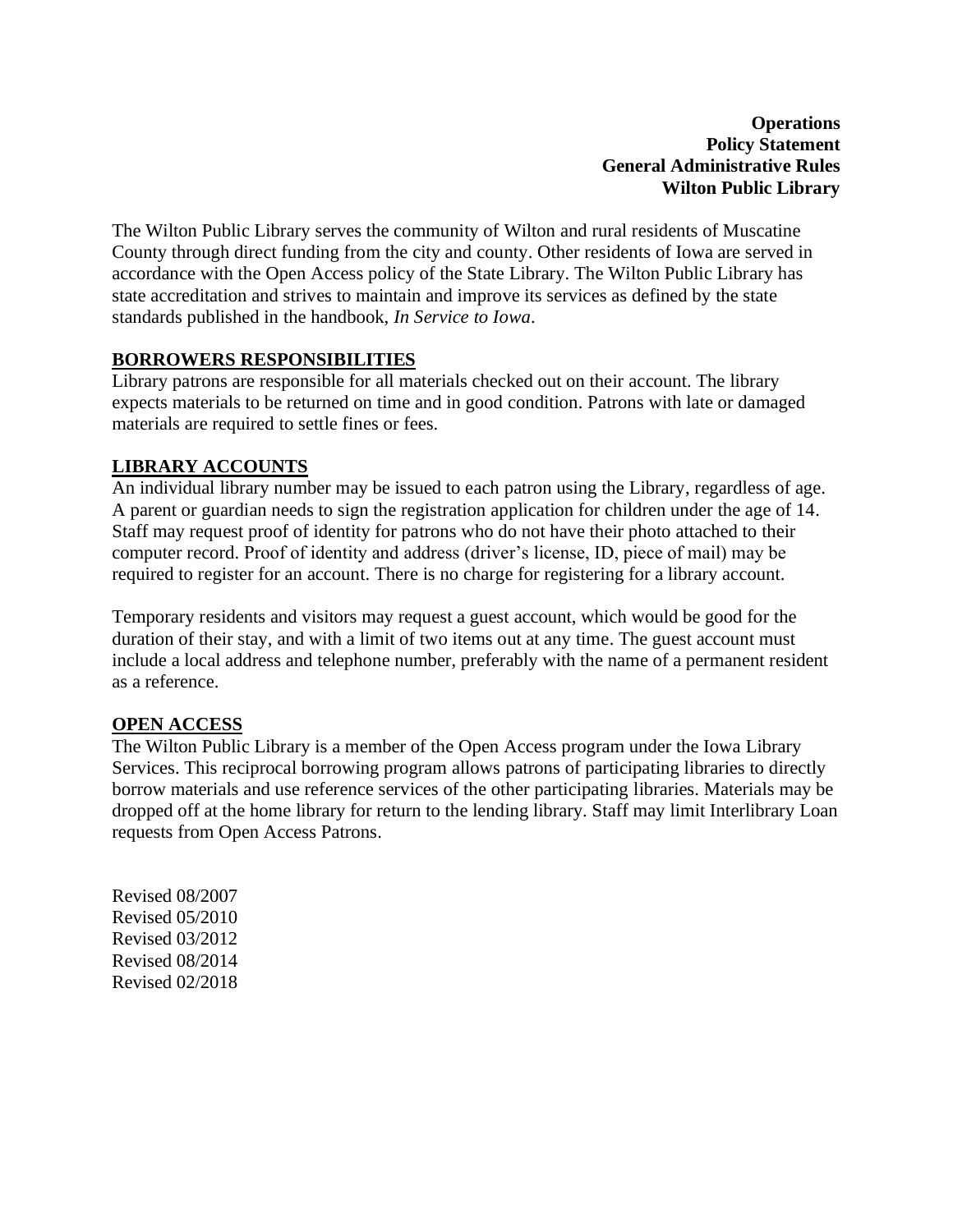### **General Policy Statement Wilton Public Library**

#### **INTERLIBRARY LOAN**

The library participates in the Access Plus programs to provide Interlibrary Loan service to its patrons. Through SILO (State Library On-Line) and Southeastern Library Service, almost any request for a material can be filled. Some materials filled through the nationwide service OCLC require a service fee. The patron will be asked whether he/she wants to pay to receive the item. The Wilton Public Library charges \$3.00 for each item received to help pay the postage charge for returning the item. Materials published in the current year are not available through ILL and many libraries will not fill requests for paperback books, audio-video materials or materials which cost less than \$10.00. Magazines are not available for ILL, however, copies of individual articles can be requested. The Patron shall pay the expense, if any, for postage for returning the item. The fee for each article is \$3.00.

Revised 10/2017 Revised 8/2021

#### **CIRCULATION PERIODS AND FEES FOR EXTENDED USE OF MATERIALS**

| <b>Material</b>        | Loan          | <b>Late Fee</b> | <b>Maximum</b> |
|------------------------|---------------|-----------------|----------------|
| <b>Type</b>            | <b>Period</b> | Rate            | <b>Fine</b>    |
| <b>DVDs</b>            | 7 days        | \$1/day         | \$10.00        |
| Encyclopedias          | 7 days        | \$.25/day       | \$10.00        |
| <b>Reference Books</b> | 7 days        | \$.25/day       | \$10.00        |
| Magazines              | 7 days        | \$.15/day       | \$10.00        |
| 14 Day Books           | 14 days       | \$.15/day       | \$10.00        |
| All other Books        | 21 days       | \$.10/day       | \$10.00        |
| Books on CD            | 21 days       | \$.10/day       | \$10.00        |

#### **CIRCULATION RULES**

Renewals will not be given on any material with a waiting list. All other items may be renewed one time. Newspapers are for in-library use only. Reference materials, which may be checked out, have a **7-Day** sticker on them. This includes one set of encyclopedias.

Reserves will be taken on any material or equipment in the Library. Patrons will be notified when the material is available, and it will be held for the patron for three days after the call.

Revised 10/2007 Revised 3/2011 Revised 5/2011 Reviewed 8/2014 Revised 2/2017 Revised 1/2019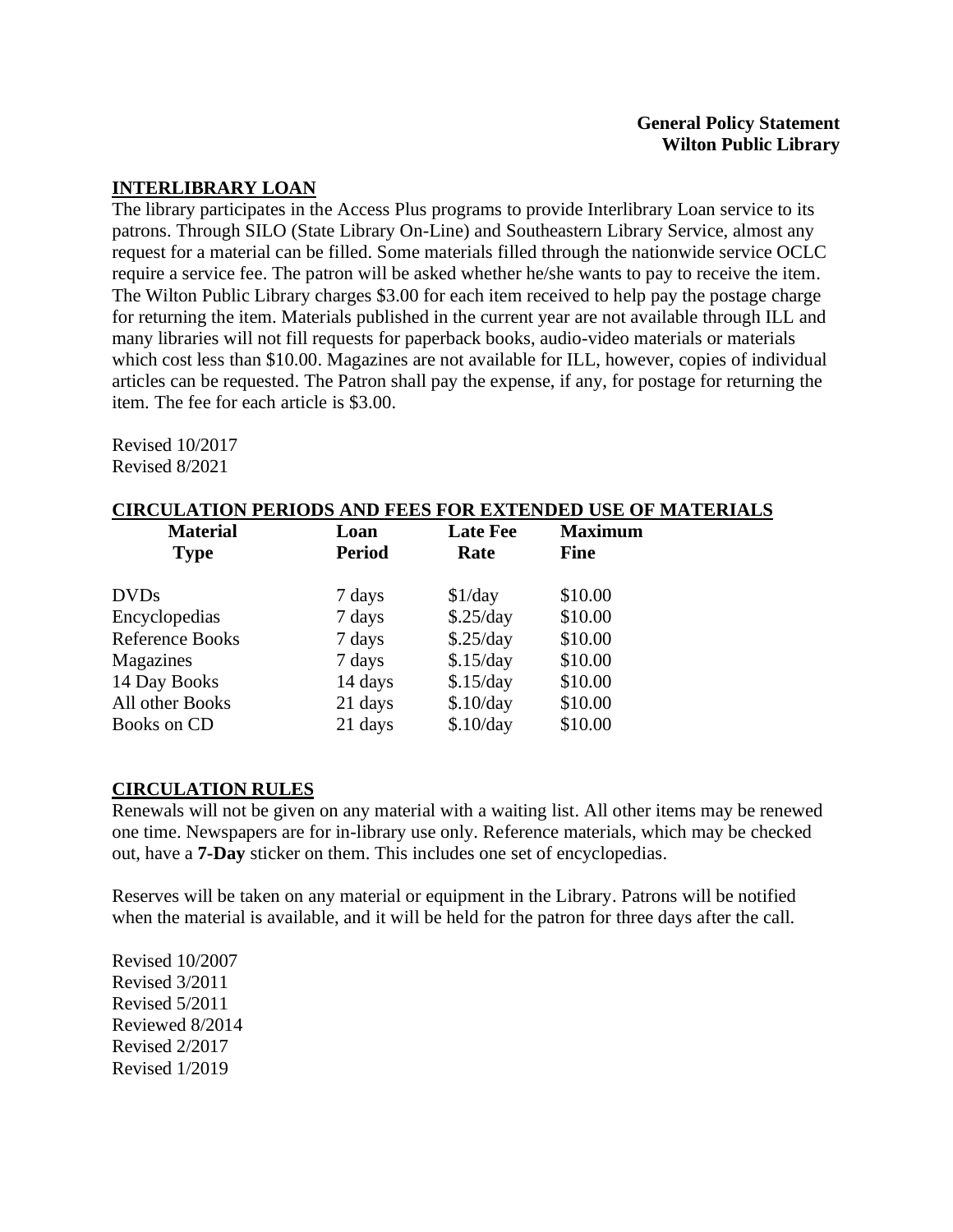# **OVERDUE MATERIALS**

It is the responsibility of the patron to keep track of materials checked out. The automated system provides a printed slip of all items out on the individual's account. Overdue notices are processed each week. If a patron chooses, he/she may receive a 3-day advance notice that materials will be due either by text or email. That is an automated process with the Apollo/Biblionix program. Patrons with overdue items are called, sent a text or email, or notified by mail if they cannot be reached by phone. Two notices will be given. If material is delinquent for two months, according to state law, legal action can be taken against the patron for the return of the material.

Revised 9/2015

# **DAMAGED, LOST OR UNRETURNED MATERIALS**

All damage to materials beyond reasonable wear and all losses must be made good to the satisfaction of the Library Director. The current cost of replacing the item will be charged along with a processing fee. These costs must be paid before the patron can check out any additional materials.

Reviewed 9/2015

# **REPLACEMENT COST SCHEDULE**

The standard replacement cost for materials that are lost or damaged beyond repair will be the cost of the material plus a \$10.00 processing fee. If a patron decides to purchase a material of equal quality, the processing fee will still be charged.

Revised 6/2011 Reviewed 9/2015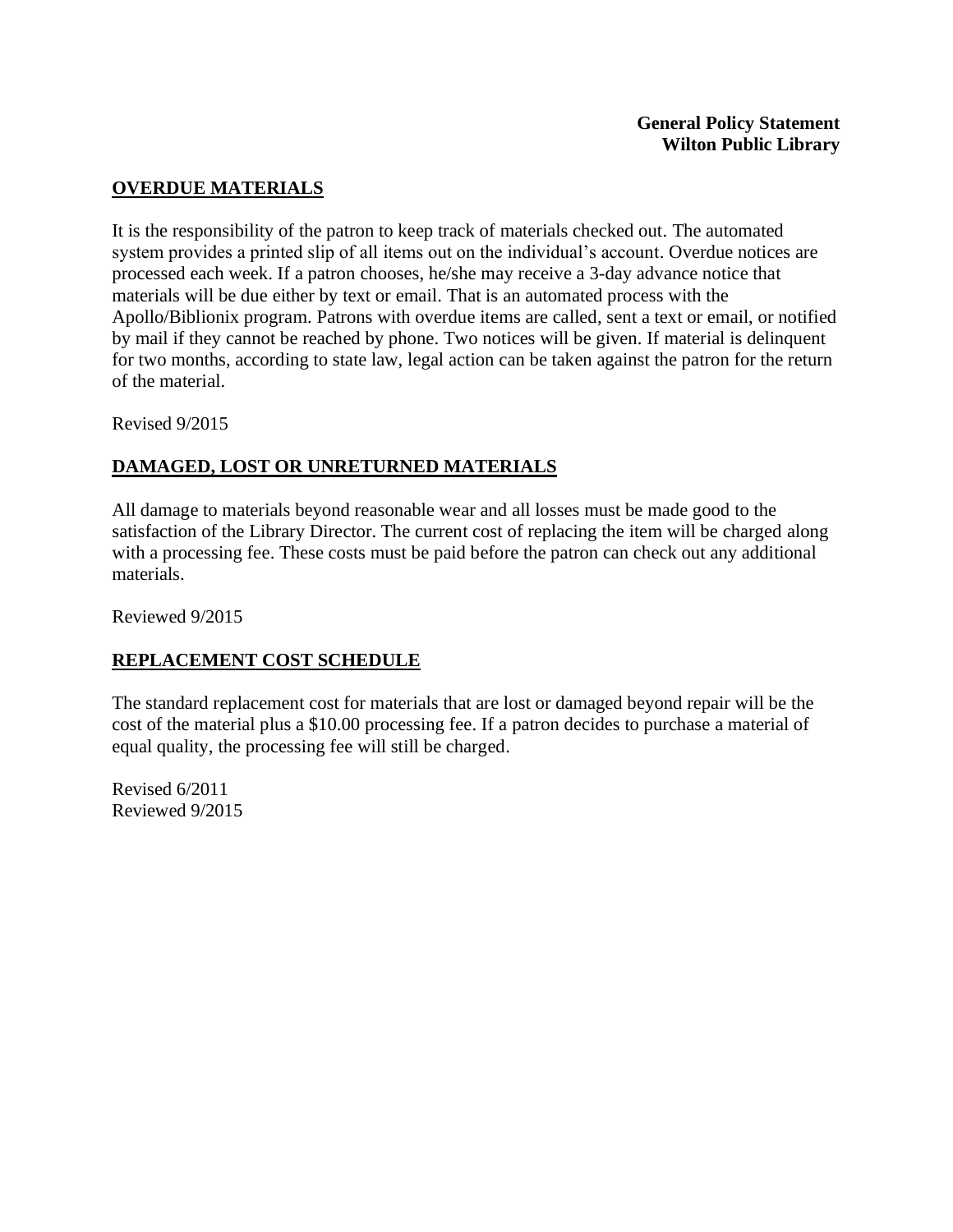## **LIMITATIONS ON USE**

New patrons will be limited to two items at any time during the first month. Following this time, patrons abusing library privileges may be kept on another probationary period at the discretion of the Director or Assistant Director.

The use of the Library or its services may be denied for due cause, such as failure to pay fines on materials overdue, failure to return items or pay for their replacement, stealing of library property, destruction of library property, disturbance of other patrons, or any other objectionable conduct or illegal conduct on the Library premises. The patron may appeal to the Board for a review of any suspension of services or access.

Library patrons with fines in excess of \$2.00 will not be allowed to check out additional materials, including computers, until the fine is paid, or the fine is below \$2.00. Patrons with overdue materials will not be able to check out additional items, including computers.

Revised 11/2007

DVD materials are restricted to one item for patrons aged 14-17 and all new adult borrowers. Children under the age of 14 may check out one DVD if the parents have added written permission to the child's registration card for DVD privileges.

Revised 7/2011 Reviewed 9/2015 Amended 4/2018 Reviewed 1/2019

#### **GIFT POLICY**

The library reserves the right to accept or reject offers of gift materials considering their usefulness, suitability, and appropriateness to general library operation. Acceptability of gift books shall be based on the Library's material selection policy and determined by the Library Director. The Library shall acknowledge all gifts in writing to express appreciation and to provide a record of the donation for the individual's tax purposes. In no instance will the Library assign a cash value to any donated items.

Donors waive all claims to any gifts once accepted by the Wilton Public Library. The use of the gift materials and subsequent disposal of the material is up to the discretion of the Library Board and Director.

Revised 7/2011 Reviewed 9/2015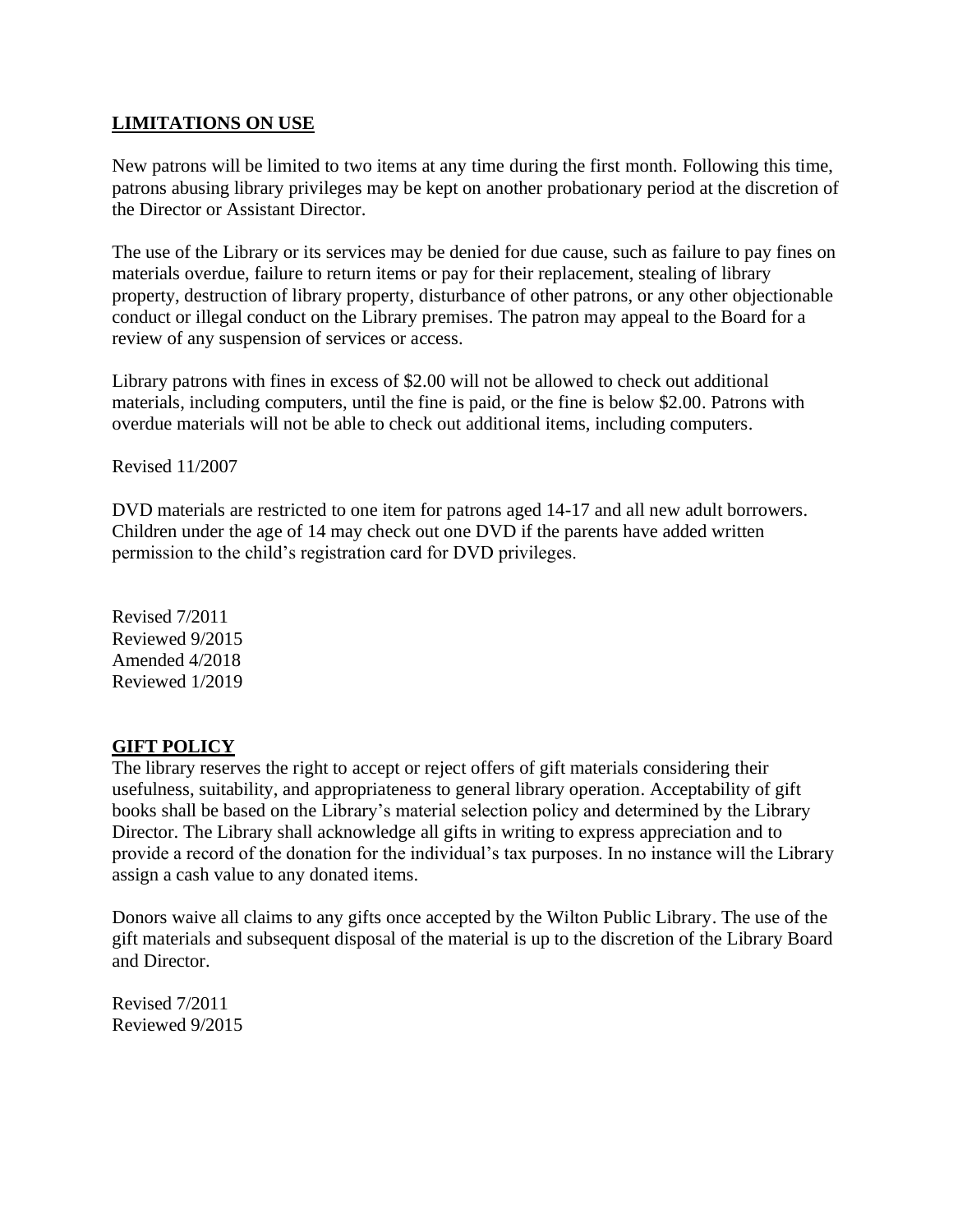# **CONFIDENTIALITY**

Chapter 22.7 of the CODE OF IOWA states: "The following public records shall be kept confidential, unless otherwise ordered by a court, by the lawful custodian of the records, or by another person duly authorized to release information:

"13. The records of a library which, by themselves or when examined with other public records, would reveal the identity of the Library patron checking out or requesting an item or information from the Library. The records shall be released to a criminal or juvenile justice agency only pursuant to an investigation of a particular person or organization suspected of committing a known crime. The records shall be released only upon a judicial determination that a rational connection exists between the requested release of information and a legitimate end and that the need for the information is cogent and compelling.

"14. The material of a library, museum or archive which has been contributed by a private person to the extent of any limitation that is a condition of the contribution."

The Wilton Public Library Board of Trustees supports this law and will not make the records of the Wilton Public Library available to anyone unless ordered to by a court of law.

**Any information included in the Wilton phone book, or any other published document may be given out, but information from the Library's patron database will not be given to anyone.**

**The library, in publicizing the services offered, may include reference subjects and the sources used to answer the question, but no information will be given out indicating who requested the information**.

Reviewed 02/2008 Revised 10/2012 Reviewed 9/2015 Reviewed 4/2018 Reviewed 1/2019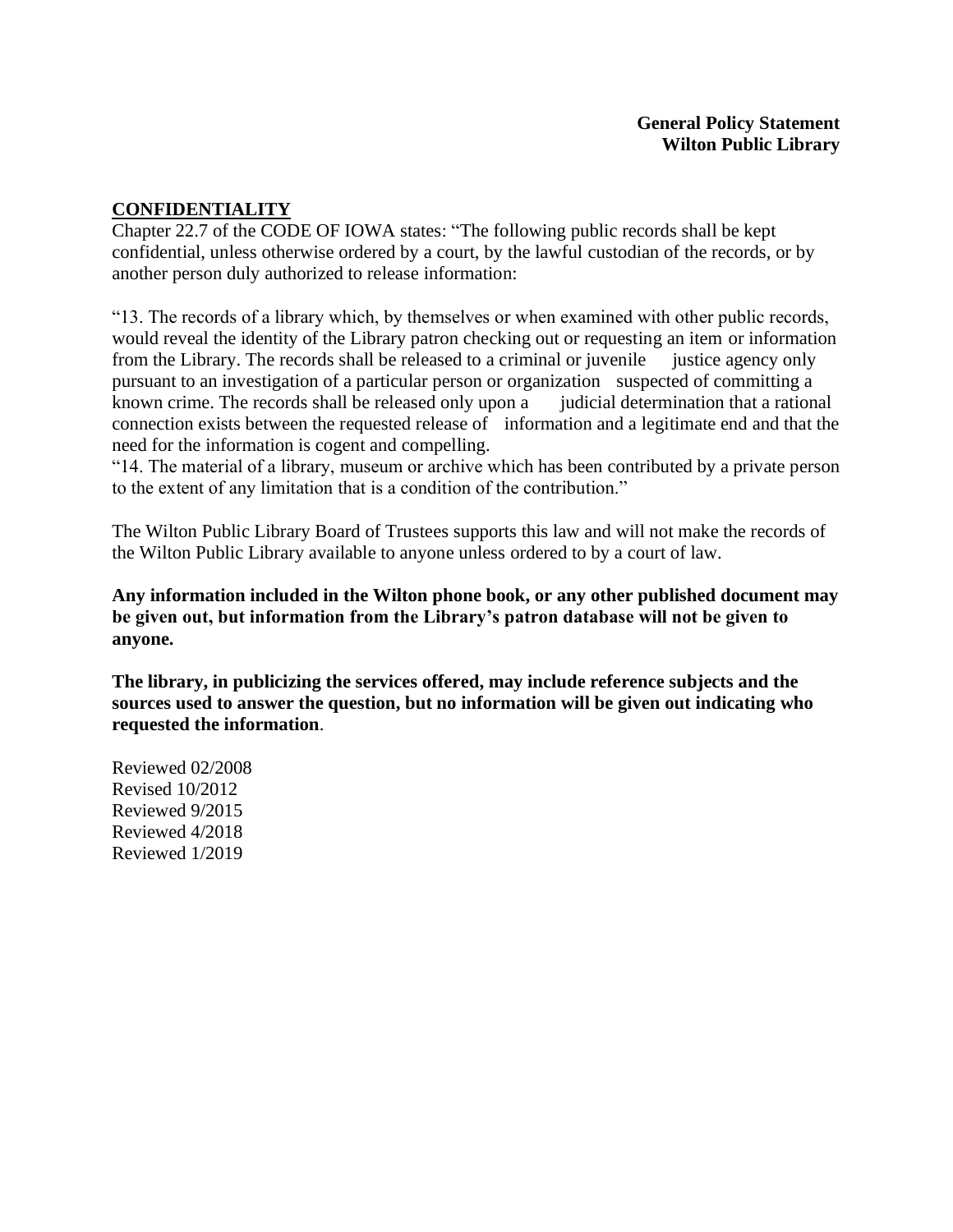## **BOOK/MEDIA DROP**

The Wilton Public Library will provide a Book/Media drop for the use of the patrons. This drop will be accessible 24 hours a day – seven days a week.

The drop will be emptied during the 30-minute opening procedure. It may be necessary to get returned items throughout the day, as needed.

Upon opening the Book/Media drop if vandalism has occurred, the drop will be shut. The police will be called for a report and a picture will be taken by a staff member. This information will be given to City Hall and the Insurance Company the same day. In the event of this occurring during the weekend, the Director or Board President shall be notified, and the information turned in promptly on Monday morning. In the event of the Director's absence, the Assistant Director or supervisor will give the information to City Hall and the Insurance Company.

Adopted 08/2012 Reviewed 9/2015 Reviewed 4/2018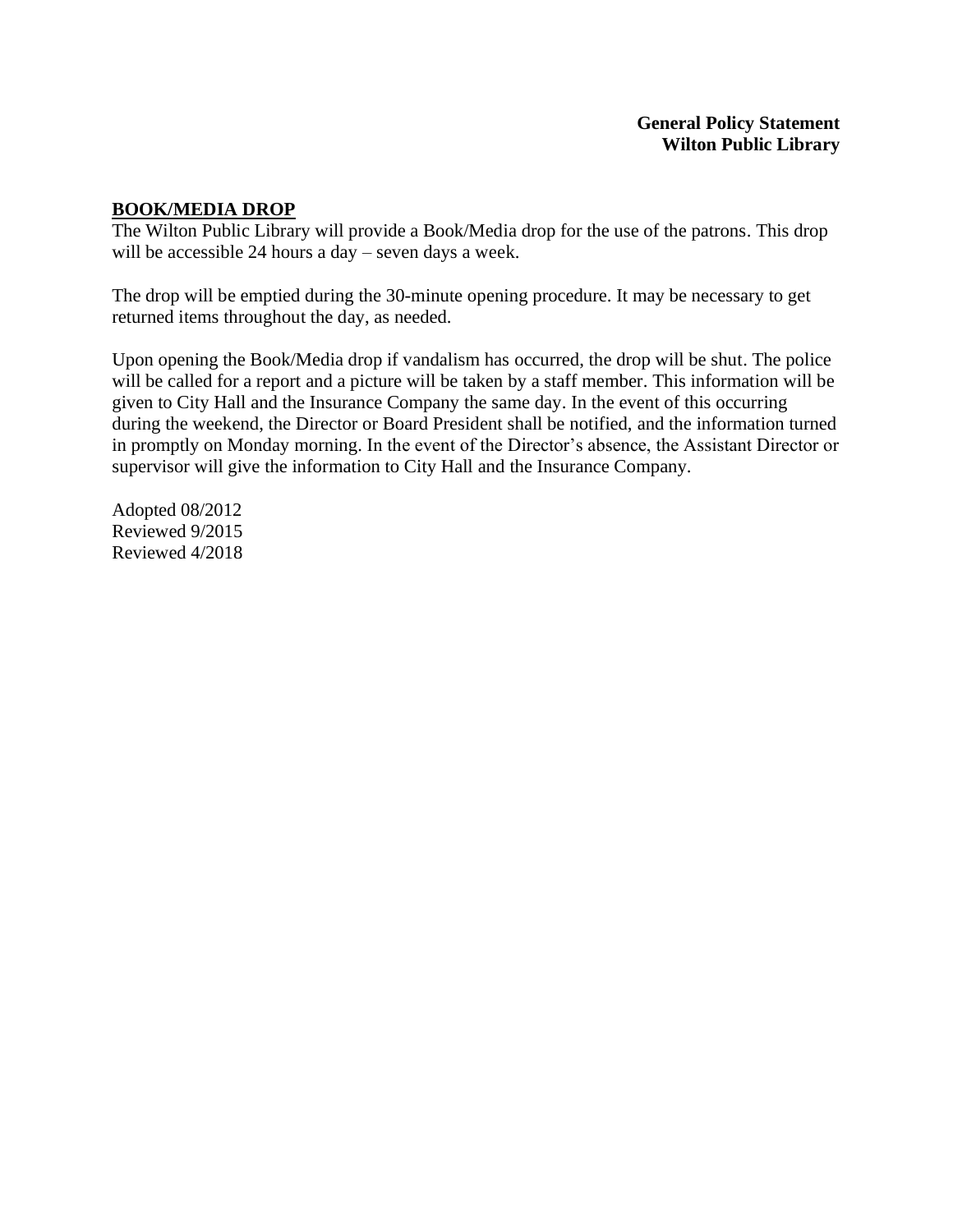# **EQUIPMENT FOR USE IN THE LIBRARY**

Revised/Reviewed 12/2005 Revised 01/2008 Reviewed 9/2015

## **MICROFILM READER/PRINTER**

Microfilm of the local paper, as well as some Muscatine County census rolls, is available at the circulation desk. The machine also has a carrier for microfiche. Librarians may limit the use of the viewer-printer by children. The charge for printing is 25 cents per page.

## **LAMINATOR**

The librarians will laminate items for patrons for a fee. Consideration is given to the cost of the laminating materials in setting prices. The current fees are:

| \$0.75 |
|--------|
| \$1.00 |
| \$1.25 |
| \$1.50 |
|        |

## **PHOTOCOPIER**

All material to be copied is subject to current copyright laws. Librarians will run the copier unless the patron asks to make his/her own copies for confidentiality issues. The charge for black & white photocopies is 25 cents per page if copied on one side: 50 cents per sheet of paper for two-sided copies. Color copies can be made at a cost of 50 cents per page/ \$1.00 for both sides. All reviewed 9/2015

## **ONLINE CATALOG**

The card catalog is contained on the automated system. Items within the Library are catalogued according to the Dewey Decimal System. The catalog searches by author, title, subject, key word phrases, call number, material type, location, and reading age or lexile. The catalog contains listing for books, magazines, CDs and DVDs. The automated catalog will tell where the item is located and whether it is available.

Revised 01/2008 Revised 10/2012 Revised 9/2015 Revised 2/2017 All Revised 1/2019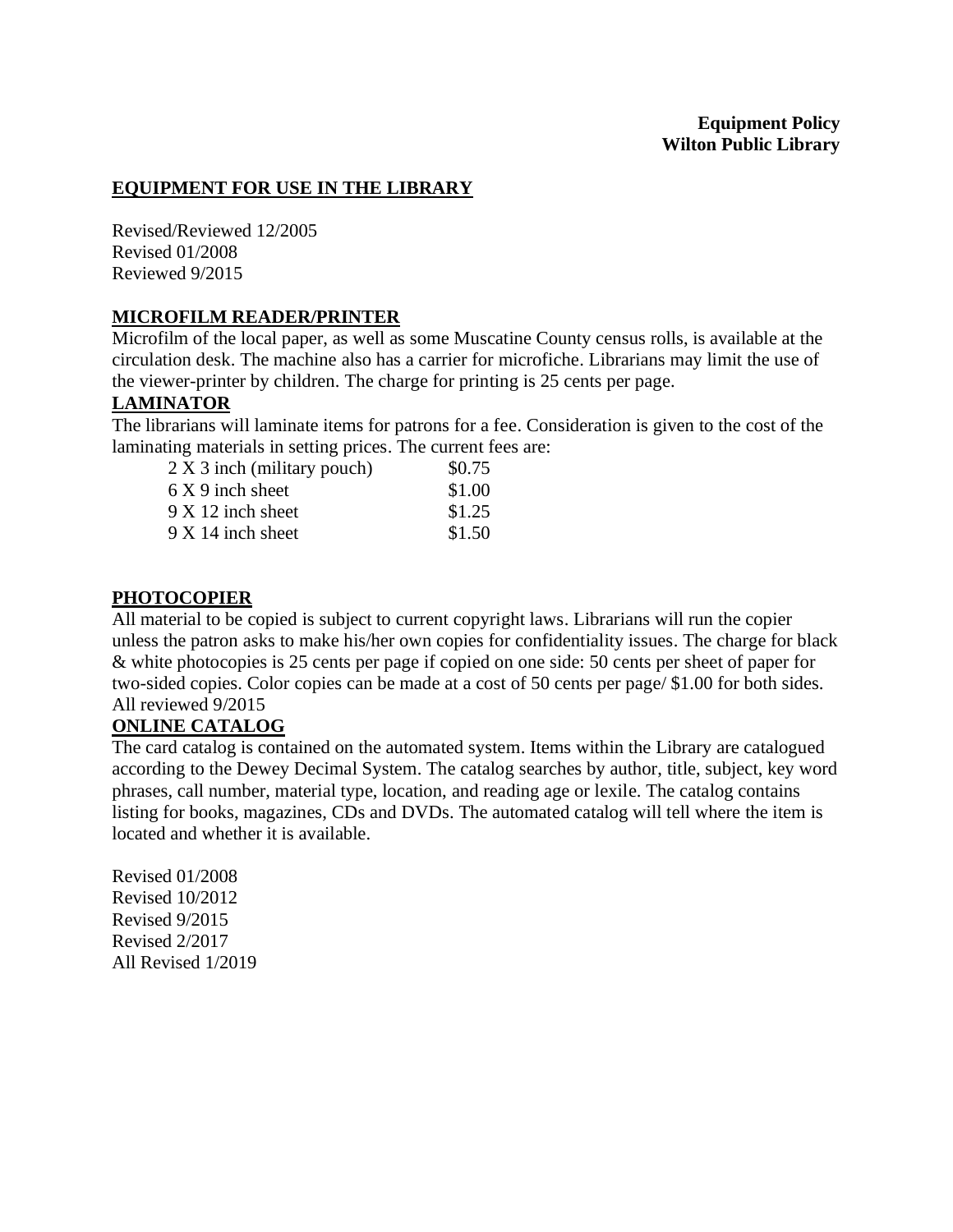## **STUDENT COPIES**

Students will receive free copies for homework purposes. This includes copies of library materials, printed pages from the Internet or computer. They will receive the equivalent of \$1.00 worth of free copies per day/ 2 color or 4 black and white. After that amount, the students will pay 50 cents for a color page and 25 cents for black.

## **TELEPHONE**

Request to use the phone should be made to the librarian. Only local calls may be made from the phone at the circulation desk. Since this is the Library's main phone line, calls must be kept short.

## **PROJECTION EQUIPMENT**

The Friends of the Library have purchased a Projector and speaker system for use by the Library. The equipment has the capability to show movies and work well in outdoor or large room settings. Due to the high cost of the equipment, it will not be loaned out to groups outside the Library. This can be used with the VCR/DVD unit for training DVDs or library sponsored programs.

## **SCANNER**

Patrons may request items be scanned to a USB device or sent to their email. The charge will be 25 cents per page for scanning.

Revised 02/2008 Revised 03/2011Revised 10/2012 Reviewed 9/2015 All Reviewed 2/2019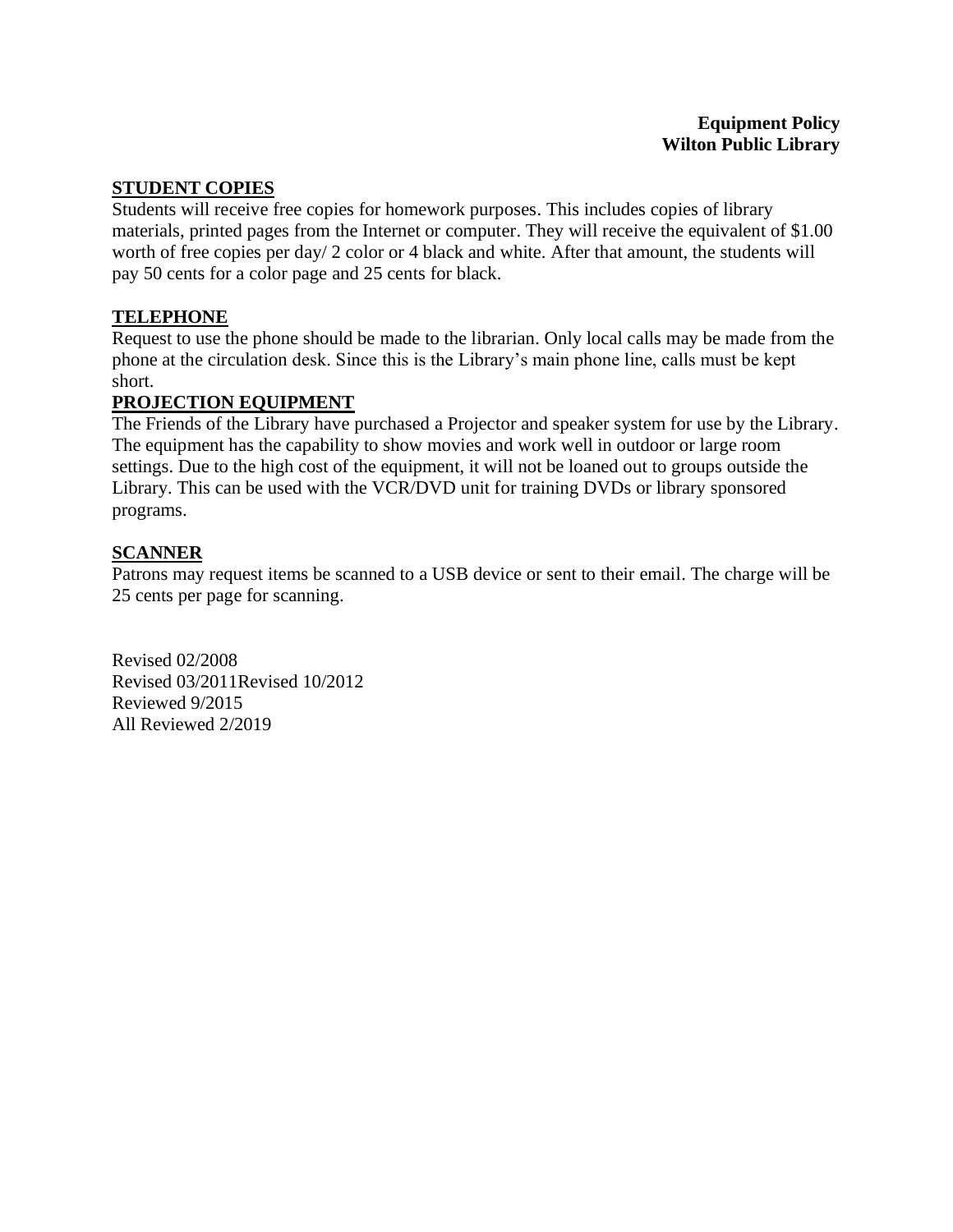## **FAX MACHINE**

The FAX machine is available for public use. A fee is charged for sending or receiving faxes.

#### **Types of requests accepted:**

Non-library fax requests (for business or personal patron use). The patron will be charged for both sending and receiving pages according to the listed rate schedule.

Personal staff use of the fax will be charged at the normal rate.

## **Levels of service and turnaround time:**

The Wilton Public Library participates in and complies with the guidelines of the Iowa Interlibrary Loan Network. It will serve any other library which also participates. Both urgent and non-urgent requests may be sent via fax. The library attempts to fill requests within a reasonable amount of time or to meet reasonable limits designated by the requesting agency.

This library treats incomings fax requests as quick reference and will fill them immediately, for a turn-around time measured in minutes. The library will notify the requesting library if it is unable to fill the request within the time specified.

Patrons receiving a fax document will be notified during normal library hours.

#### **Charges:**

Participating libraries will NOT charge other participating libraries for fax requests.

If the patron request is for non-library information, the patron will be charged for each page being sent and for documents received.

| <b>Transmission cost for</b>    |                          |
|---------------------------------|--------------------------|
| International calls             | \$5.00 for first page    |
| <b>Inside the United States</b> | \$3.00 for first page    |
| Each additional page            | \$1.00                   |
| Fax to an 800 number            | \$1.00 total charge      |
| <b>Receiving cost</b>           | \$1.00 for up to 5 pages |

Patrons must pay for fax calls at the time they are made. No provision is made for billing these calls. The library will not fax to "900" numbers.

Reviewed 12/2005 Revised 02/2008 Revised 10/2012 Reviewed 9/2015 All Reviewed 2/2019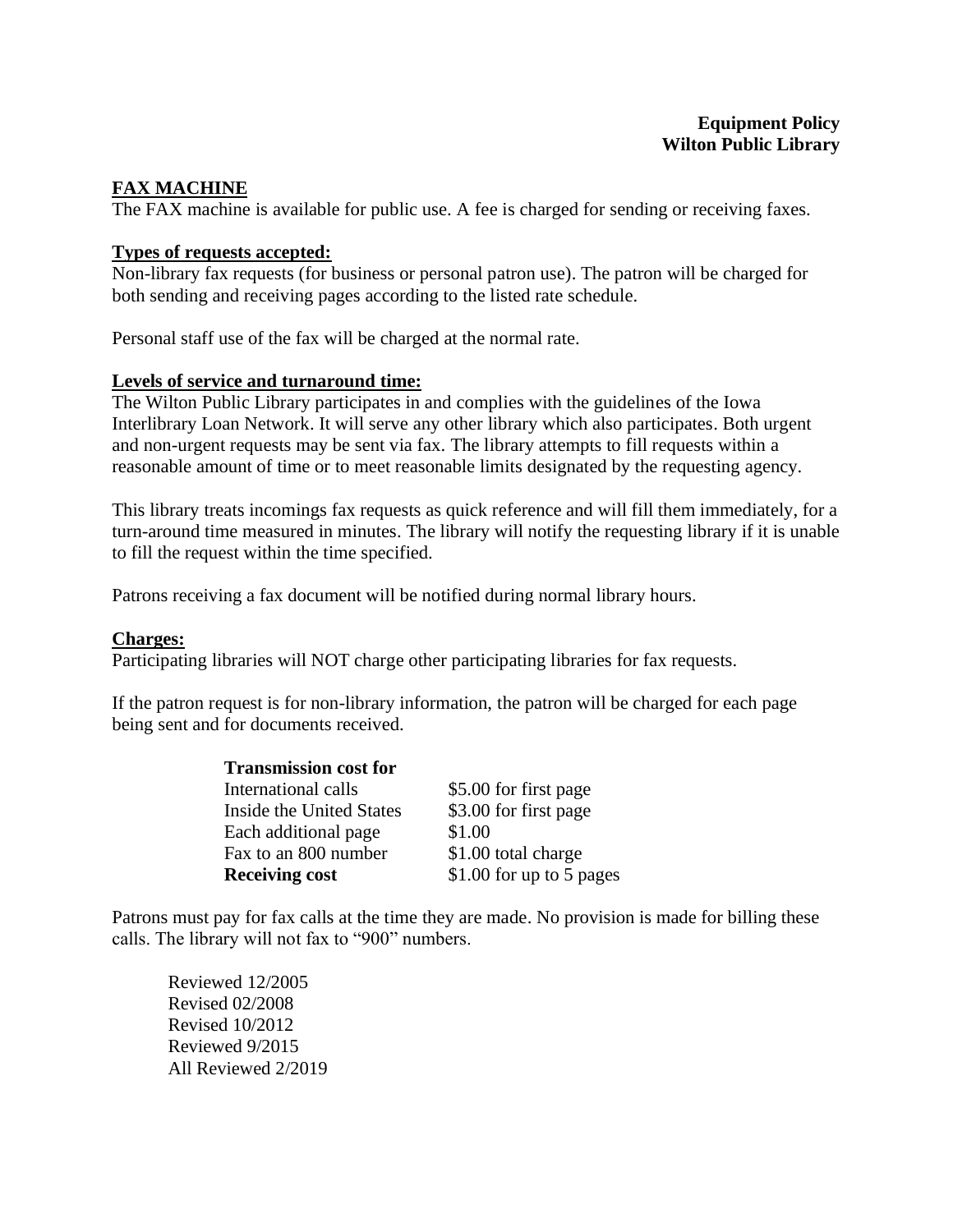#### **Computers**

The Wilton Public Library provides computers for public use to offer educational opportunities to a broad patron base. The computers may be used to provide learning opportunities, access to the Internet, for homework purposes and to encourage individuals gaining computer experience. The library staff is available to answer brief questions on computer usage and to do troubleshooting when needed. Staff members are not to spend more than five minutes at a time helping computer users. Individuals needing more help should schedule a training session with the Library staff.

In order to ensure fair access to the computers, individuals may be limited to 60 minutes at the discretion of the librarian. Work can be saved on a USB device. The Library is under no obligation to retain information saved to the hard drive.

Use of the Internet is subject to the regulations of our provider, net.wtc (See attached policy). The Wilton Public Library is committed to providing an environment free from sexual harassment. Patrons shall not intentionally display on screens and/or printers materials that may be objectionable to others. Individuals using the Internet must download to a USB Device, not the hard drive. Patrons are not allowed to load and/or run their own software on library computers. Internet users may send and receive email through a web-browser based email client, do online transactions and use chat rooms

Use of the Internet and the computers is free of charge; however, there is a fee for printing. Black & white copies are 25 cents and color copies are 50 cents. Free copies will follow the guidelines for student copies.

The computer is to be used by one person at a time. In the case of a person learning computer skills, a mentor will be allowed. All persons are expected to cooperate with library etiquette. One warning may be given, but the librarian can ask any person ignoring this policy or library etiquette to forfeit his/her turn.

Adopted 01/1997 Revised 01/2003 Reviewed 12/2005 Revised 10/2006 Revised 03/2008 Revised 01/2010 Reviewed 03/2012 Revised 9/2015 Reviewed 2/2019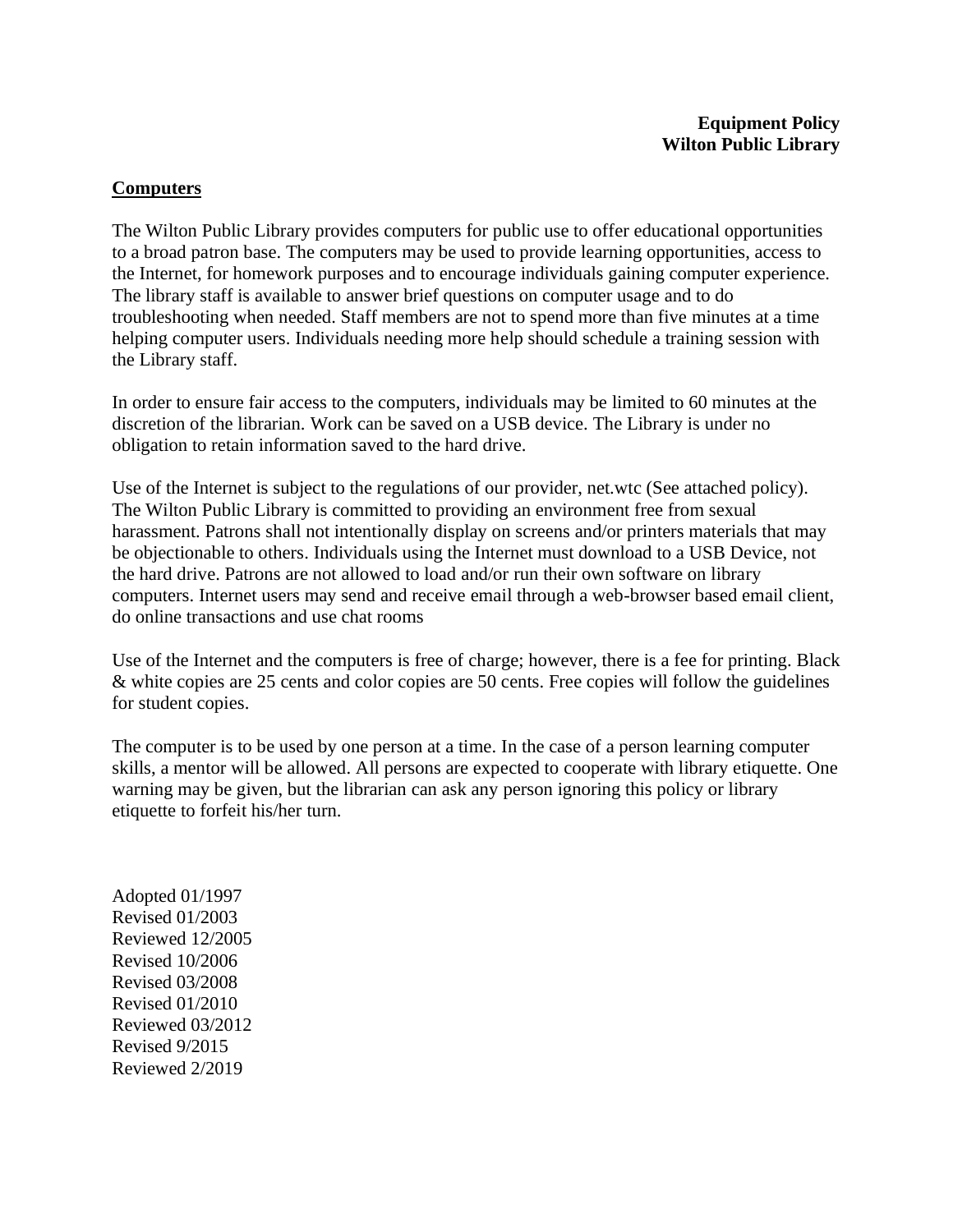## **Internet User Agreement Wilton Public Library**

| <b>Name</b>    |  |  |
|----------------|--|--|
| <b>Address</b> |  |  |
|                |  |  |

I understand that the use of the Internet is a service offered by the Wilton Public Library to its patrons. The librarians can deny access to this service if the patron does not follow the Library Policy. Internet access is provided to aid students doing research projects and individuals seeking information for personal use and life-long learning opportunities. The acceptable use policy of netwtc.net must be adhered to relating to hacking, creation of web sites, email spamming, and unsolicited mailing

As a user, I agree to:

- Follow the Acceptable Use Policy.
- Limit my time if requested by the Librarian.
- Download only to a USB device following all copyright laws.
- That educational and business online transactions are permitted.
- Use private email account to send/receive email.

I understand that the Library is committed to providing an environment free from sexual harassment. I will not intentionally display on screens and/or printers materials that may be objectionable in content.

**Signed** 2.1 **Date** 2.1 **Date** 2.1 **Date** 2.1 **Date** 2.1 **Date** 2.1 **Date** 2.1 **Date** 2.1 **Date** 2.1 **Date** 2.1 **Date** 2.1 **Date** 2.1 **Date** 2.1 **Date** 2.1 **Date** 2.1 **Date** 2.1 **Date** 2.1 **Date** 2.1 **Date** 2.1 **Date** 2.1

Reviewed 12/2005 Revised 10/2006 Revised 03/2008 Revised 01/2010 Revised 03/2012 Reviewed 9/2015 Reviewed 2/2019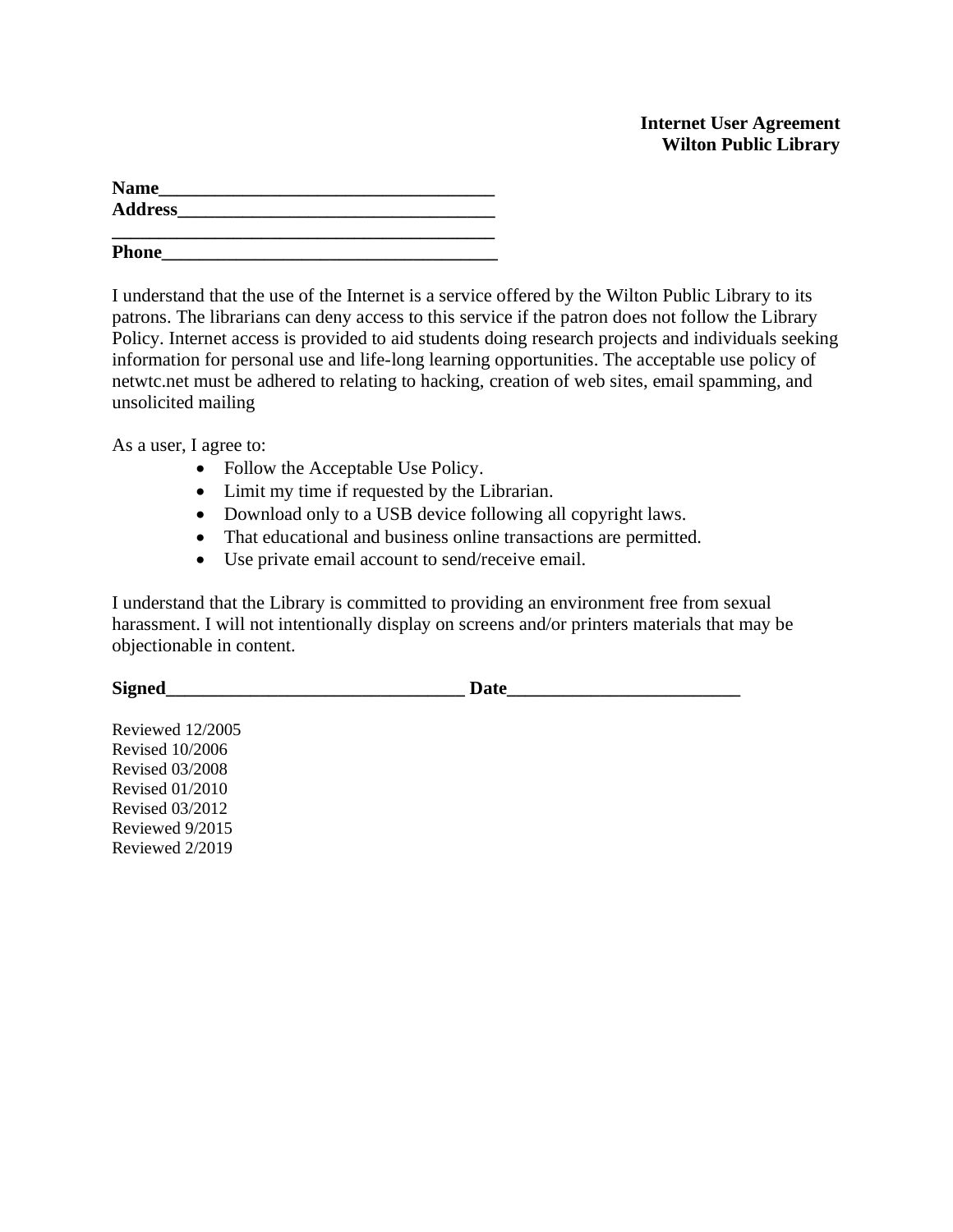# **Facilities Policy Wilton Public Library – Meeting Room**

A meeting room is available during the Library's open hours. Groups include small study groups, non-profit groups, Book Club, and other Library sponsored events.

The Library will maintain records of the use of the room for reporting purposes.

The room will not be available after hours.

Reviewed 12/2005 Revised 03/2008 Revised 11/2012 Reviewed 9/2015 All Reviewed 2/2019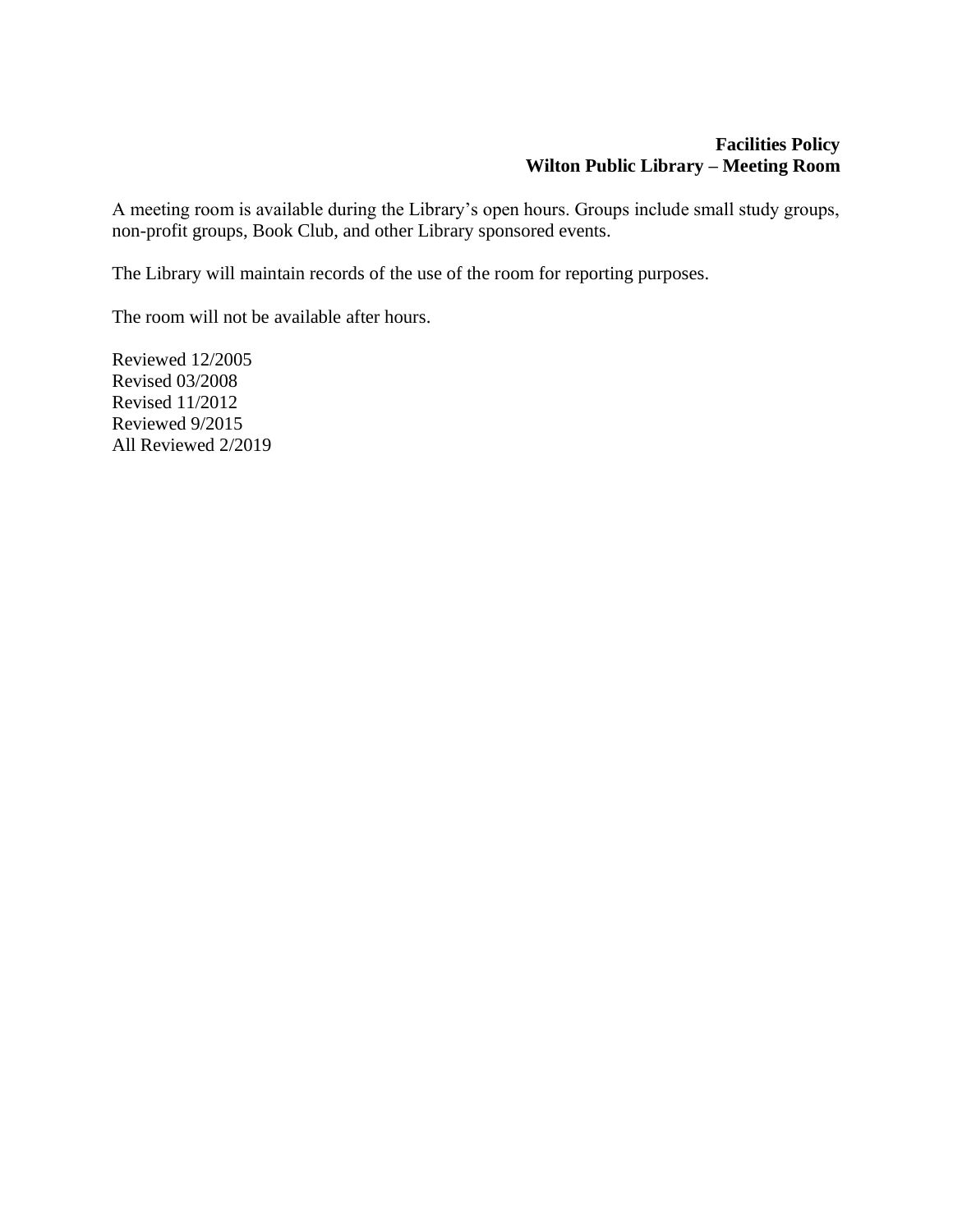## I. Purpose of the Policy

To further the stated objectives of the Wilton Public Library.

- To guide librarians in the selection of materials.
- To inform the public about the principles upon which selections are made.

## II. Objectives

The public library serves a wide variety of people with a vast range of experiences, education, and desires. The library's goals and objectives must encompass a broad range of human needs.

The Wilton Public Library's purpose is to supply the general information needs of the community by building a collection of books and other materials and supported by professional staff.

The Wilton Public Library is a significant source of recreational materials for reading, viewing, and listening for a diverse group of people of all ages and interests. The Library also acts as a clearinghouse of ideas on various subjects.

## III. Definition of Materials "Selection"

"Selection" refers to the decision that must be made either to add materials to the collection or to retain or weed materials already in the collection.

#### IV. Responsibility for Selection

The responsibility for selection lies with the professional staff. The general public and other staff members may recommend items for consideration. Ultimate responsibility for the selection rests with the Director who operates within the framework of policies determined by the Board of Trustees.

#### V. General Principles of Selection

Because the Library has recognized its responsibility to provide access to all aspects of the human record, the widest possible variety of subjects and views are included in the collection. Selection is based on the merit of a work in relation to the needs and interests of the community. Critical judgment is used to select those items best suited to fill these needs. Cost, space, usefulness, demand, and current holdings must also be considered.

Adopted by the Board of Trustees 08/1978 Revised 02/1991, Reviewed 2/94, 2/97, Revised 4/99, Reviewed 12/2005, Revised 4/08, Revised 05/2012, Reviewed 9/2015, Reviewed 9/2019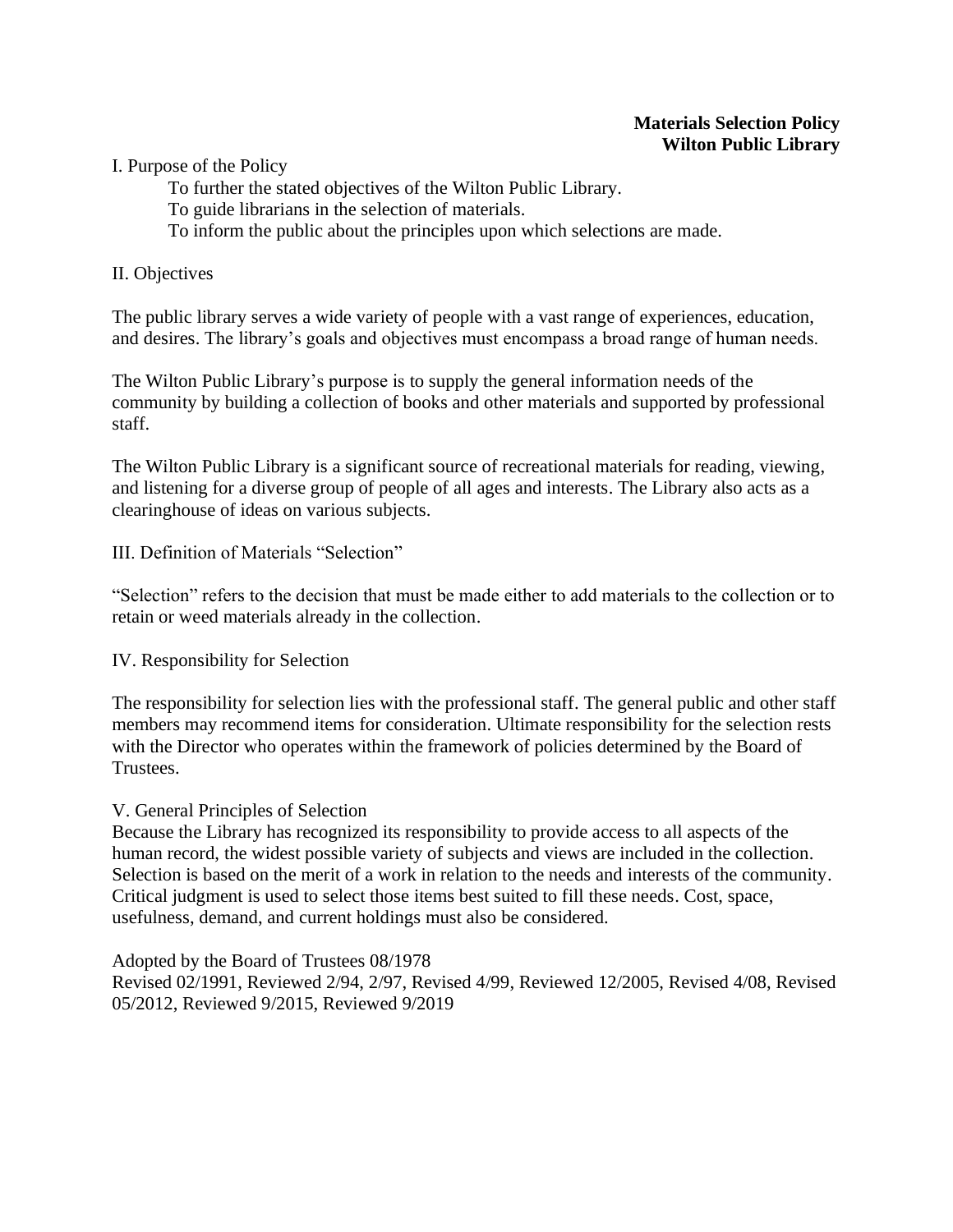The library encourages suggestions and comments about the collection. They are important in helping to decide what to acquire. Because the Library follows accepted principles of intellectual freedom, it will not remove specific titles solely because individuals or groups may find them objectionable.

It is the basic goal of the Library to provide primary support to those individuals seeking selfimprovement and education outside formal classroom instruction; however, the Library provides only supplementary and enrichment materials for the educational programs of the local schools. The Wilton Public Library does not provide textbooks and specialized materials for public school, community college, or university curricula.

In order to provide access to materials beyond the financial limitations and storage capacity of the Wilton Public Library, the Library participates in a variety of inter-library cooperative arrangements.

## **Selection of Specific Material**

Non-Fiction: Non-fiction selected for the permanent collection is chosen for its usefulness, accuracy, level of complexity for the intended audience, cost, and contribution to a well-balanced collection in all subject areas.

Materials for which there is heavy but temporary demand (i.e. self-improvement, contemporary biographies) are selected with less emphasis on these requirements and are kept as part of the collection until demonstrated interest has decreased.

Fiction: The Library attempts to provide a permanent collection of standard fiction by recognized authors. In addition, a wide-ranging selection of contemporary fiction is purchased, including experimental, mystery, western, science fiction and light romance titles. The interests and request of library users are welcomed.

Paperbacks: The paperback collection is a combination of gifts and purchased items.

Magazines & Newspapers: A large collection of magazines providing informational and recreation reading is maintained. Because of space limitations, magazines are not bound and kept more than one year. Newspapers are selected to provide local, state, regional and national coverage. The library maintains a subscription to the *Wilton-Durant Advocate News*, purchases a microfilm copy when available, and receives a bound copy of each year's papers as a gift from the newspaper.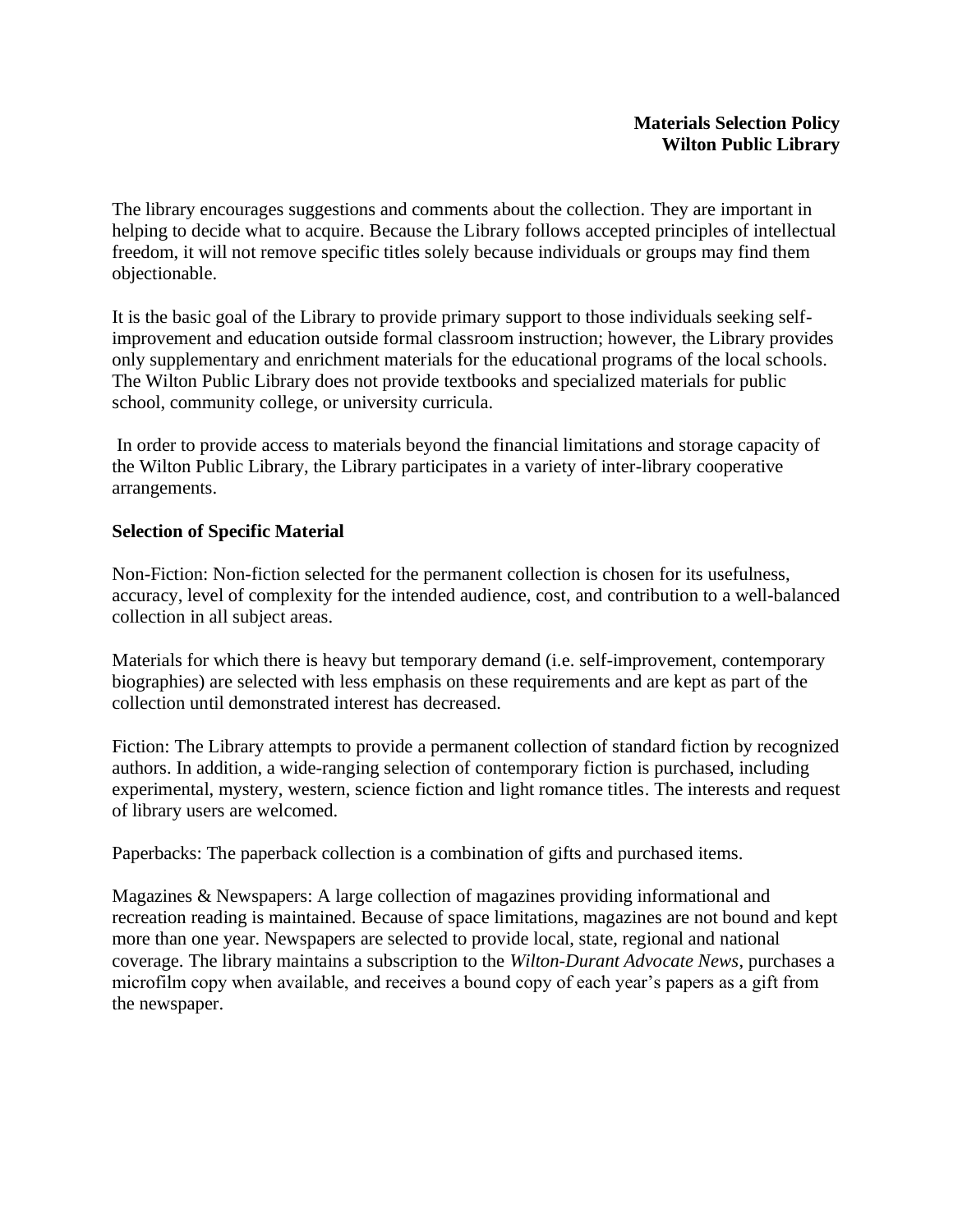Reference Collection: A major function of the Library is to provide the public with accurate, up to date, readily accessible information on a wide variety of topics, dictionaries, and other reference materials as needed. Special emphasis is placed on acquiring materials on Iowa history and local history.

Revised 05/2012 Revised & Reviewed 9/2015 Reviewed 9/2019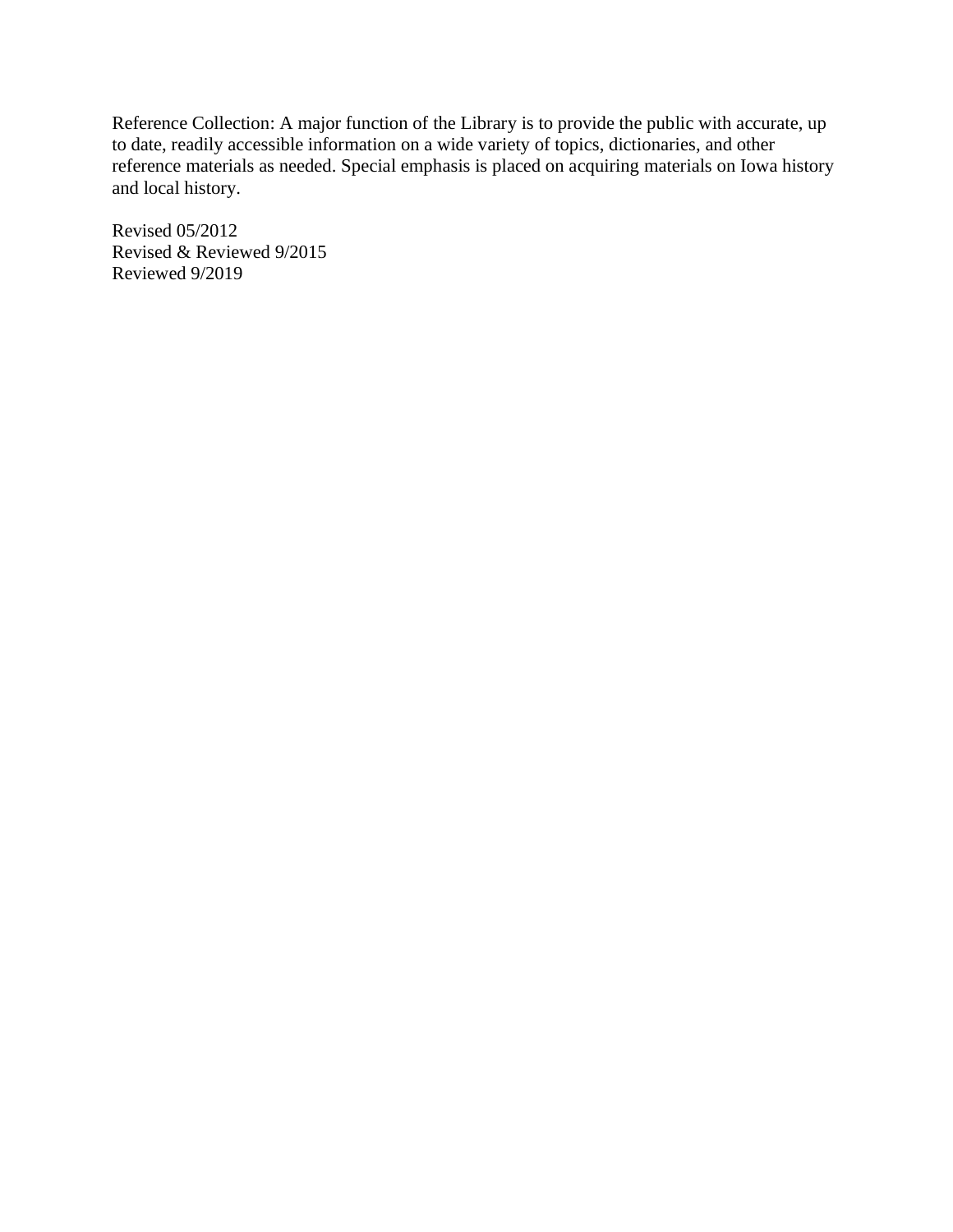Large Print: The large print collection consists of both fiction and non-fiction materials.

DVDs: The library maintains a collection of DVDs. Some DVDs are available from other libraries as part of the Interlibrary Loan program.

Audio Books: A collection of materials is provided for patrons with sight impairment or patrons who simply prefer to listen to stories. A wide range of fiction and non-fiction materials is provided but a greater emphasis is given to what patrons request. Patrons may obtain audio books through the Library's BRIDGES subscription.

Young Adult Materials: The age range known as "young adult" is generally agreed to be from upper elementary school children through the high school levels. Popular series, mysteries, science fiction, romance and adventure stories and other fiction written especially for young adults are chosen using general selection criteria.

Children's Materials: The children's department provides books and other materials for the very small child and the growing child through approximately the sixth grade. Materials are selected to excite the pre-reader and the beginning reader, to fill recreational needs, personal hobbies and interest, and to supplement school projects and assignments through the elementary years.

Quality of writing and illustration are to be hoped for always, although general demand is also considered. Since children, as well as adults, have various levels of abilities, knowledge, and interest, bridging types of books and other materials are made available.

Materials in areas of social and personal awareness, and of cultural and sociological concern, are chosen at all levels, in both fiction and non-fiction, reflecting current as well as traditional values.

Classics and popular standard titles and authors are purchased in quantity to allow availability as are the newer "hit" titles as long as demand for them persists. Children's books are usually available in a variety of bindings. Quality of binding, cost of the book, and projected use generally decide on which is chosen.

Revised 09/2012 Reviewed & Revised 9/2015 Revised 9/2019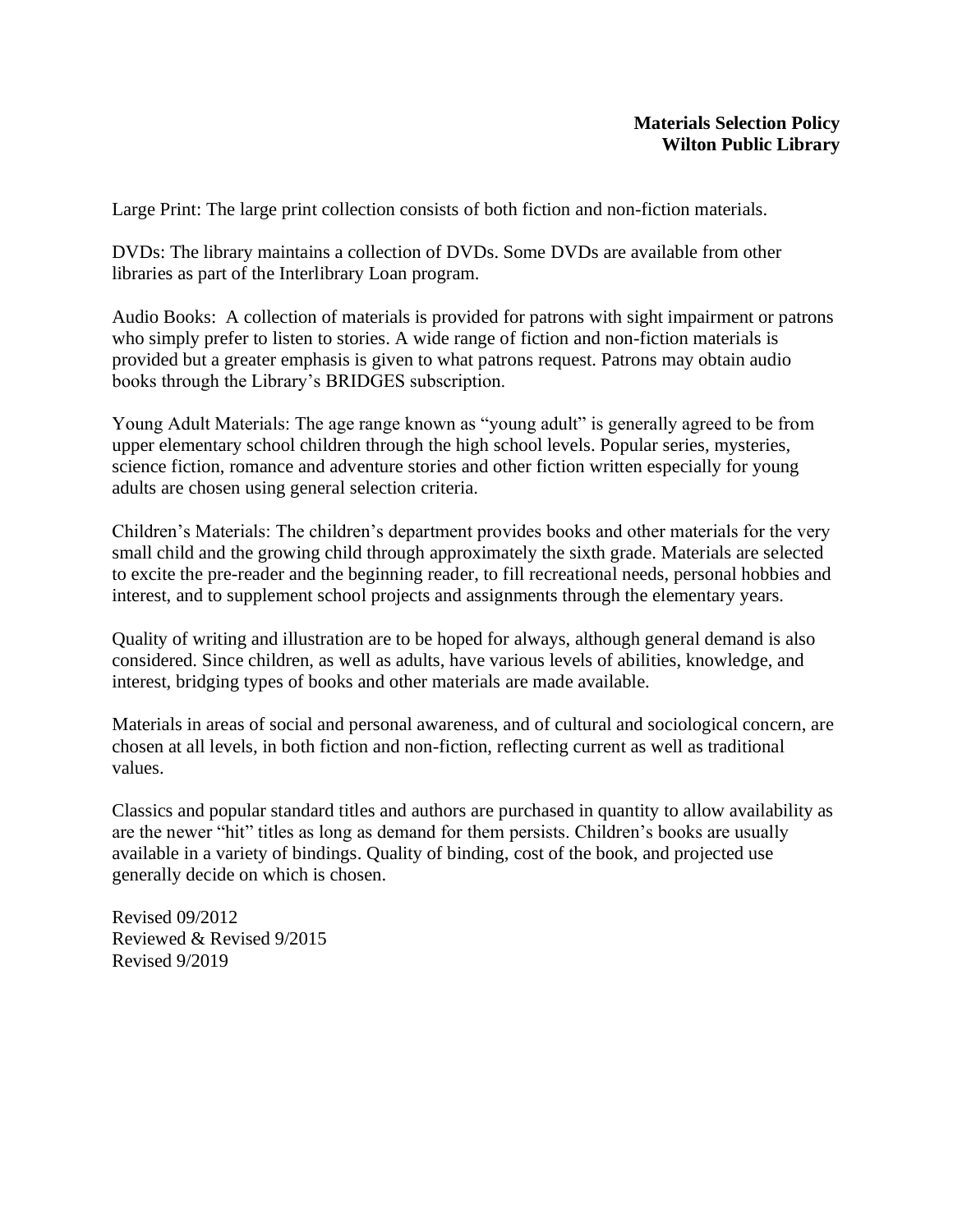#### VII. Collection Maintenance

Obsolescence, damage and normal wear and tear make the discarding of books a continuing process. A careful study is made of each book, especially non-fiction titles, considering several factors: copyright date and relevance of material, physical, availability of similar materials in the collections and the immediate need for the title. In non-fiction titles, the book is judged by its relevance and if the information is up to date.

#### VII. Gifts

The public library welcomes gifts of all types including library materials, money and real property. Over the years many generous gifts from individuals, clubs and civic organizations have helped the Library bring new services to the patrons of the Library and have helped improve existing ones. Gifts of cash are most particularly welcome since they can most easily and quickly be used to implement the Library's programs. The library also accepts gift of cash designated for specific purposes. All gifts to the Library are tax deductible as the Library is part of the city and falls under the tax-exempt status of 501(c)6 of the Federal Tax Code.

The library generally applies the same criteria in evaluating gift books and other library materials that it applies to purchased items. Some books appealing to a limited number of users may be accepted as gifts even though they would not have been purchased with library funds. The library reserves the right to refuse gifts it feels are inappropriate due to content, physical condition, or they do not meet the Library's standard. Gift materials will also be evaluated for retention in the same manner as purchased materials. The library has the right to dispose of all materials no longer needed in the collection. Books and other materials that are added to the collection will not be shelved in any special section but will take their place with the regular collection.

The Wilton Public Library welcomes gifts of money for the purchase of books and materials as memorials. Books purchased on this basis will be appropriately identified. An attempt will be made to match the content of memorial books to the interests of the person to be honored. Books selected as memorials will be ones of long-term usefulness and interest so that the donor will know that he is presenting material that will remain in the collection for many years.

Revised 09/2012 Reviewed 9/2015 Reviewed 9/2019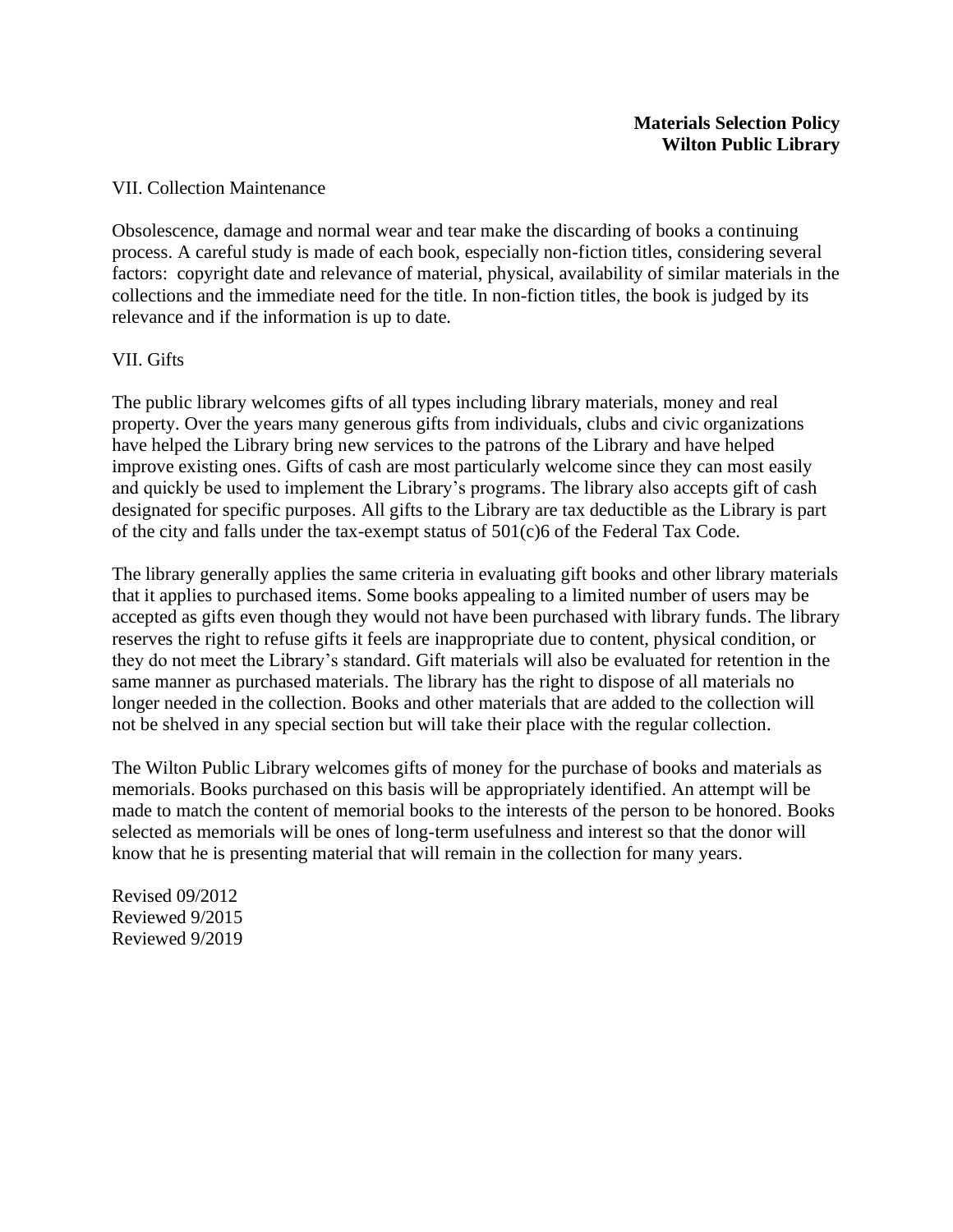#### IX. Controversial Materials

It is inevitable that some materials in the Library's collection will be objectionable to some people in the community. The library, however, belongs to the whole community, to the minority as well as the majority. It has a responsibility to serve the entire community in all its variety. That responsibility includes providing for the needs and interest that may offend a few or even a great many people.

A great effort is made to provide a balanced collection. The library attempts to represent all sides of controversial issues. In no case does the Library take an official stand on any public question. The function of the Library is to provide information, not to advocate specific points of views.

The Library welcomes comments and criticisms of its collections. However, no citizen in a democracy has a right to prevent another from reading a specific book by demanding its removal from the Library's shelves.

Anyone wishing to make a formal complaint may do so by filling out the form, "Citizen's Request for Reconsideration of a Book." The form will be considered by the Board of Trustees and their decision will be final.

Revised 09/2012 Reviewed 9/2015 Reviewed 3/2018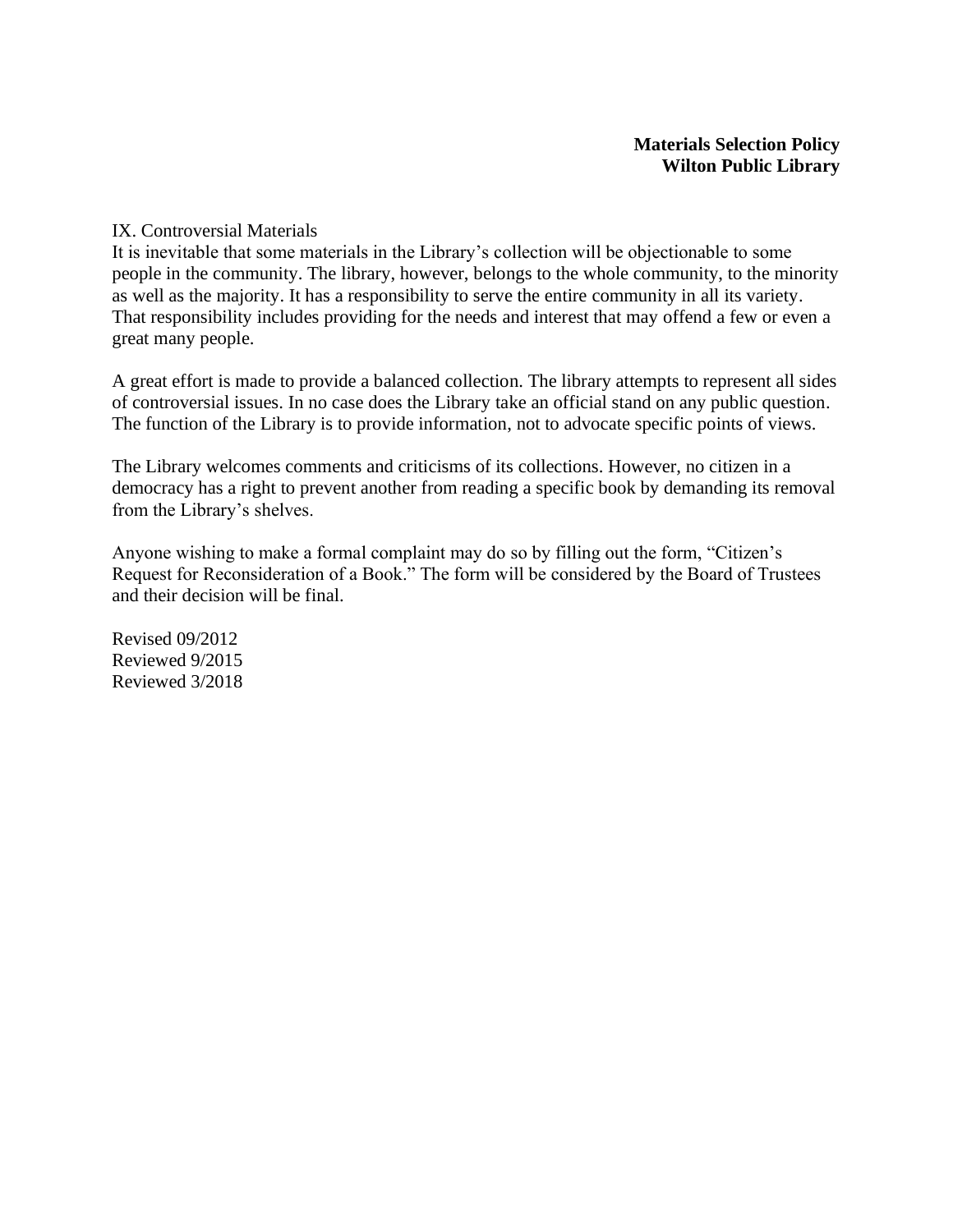| <b>Citizen's Request for Reconsideration of Material</b><br><b>Wilton Public Library</b>                                                                                                     |                             |                          |
|----------------------------------------------------------------------------------------------------------------------------------------------------------------------------------------------|-----------------------------|--------------------------|
| Wilton, Iowa                                                                                                                                                                                 |                             |                          |
|                                                                                                                                                                                              |                             | ____ Hardcover           |
|                                                                                                                                                                                              |                             | ___ Paperback            |
|                                                                                                                                                                                              |                             | $\rule{1em}{0.15mm}$ DVD |
|                                                                                                                                                                                              |                             | ____ CD Audio            |
|                                                                                                                                                                                              |                             | ____ Magazine            |
|                                                                                                                                                                                              |                             |                          |
| $\text{Telephone:}\n \overrightarrow{\qquad \qquad }$                                                                                                                                        |                             |                          |
| Request represents:                                                                                                                                                                          |                             |                          |
| Self Organization                                                                                                                                                                            | (Name of group represented) |                          |
| 22. What are your concerns with the material? (Please be specific and cite pages, use the<br>back if necessary)<br>2. What do you believe is the theme of this material?                     |                             |                          |
| 3. Did you read, listen to, or view the entire material?                                                                                                                                     |                             | If not, what parts?      |
| 4. How might this material impact the community?                                                                                                                                             |                             |                          |
| 5. Are you aware of the judgment of this material by literary critics?                                                                                                                       |                             |                          |
| 6. What material of equal literary quality would you recommend in its place that would convey<br>the subject matter or point of view on society or our civilization that this item provides? |                             |                          |
| Signature of Requestor:                                                                                                                                                                      |                             |                          |

Date: \_\_\_\_\_\_\_\_\_\_\_\_\_\_

Revised 09/2012, Reviewed 9/2015, Revised 3/2018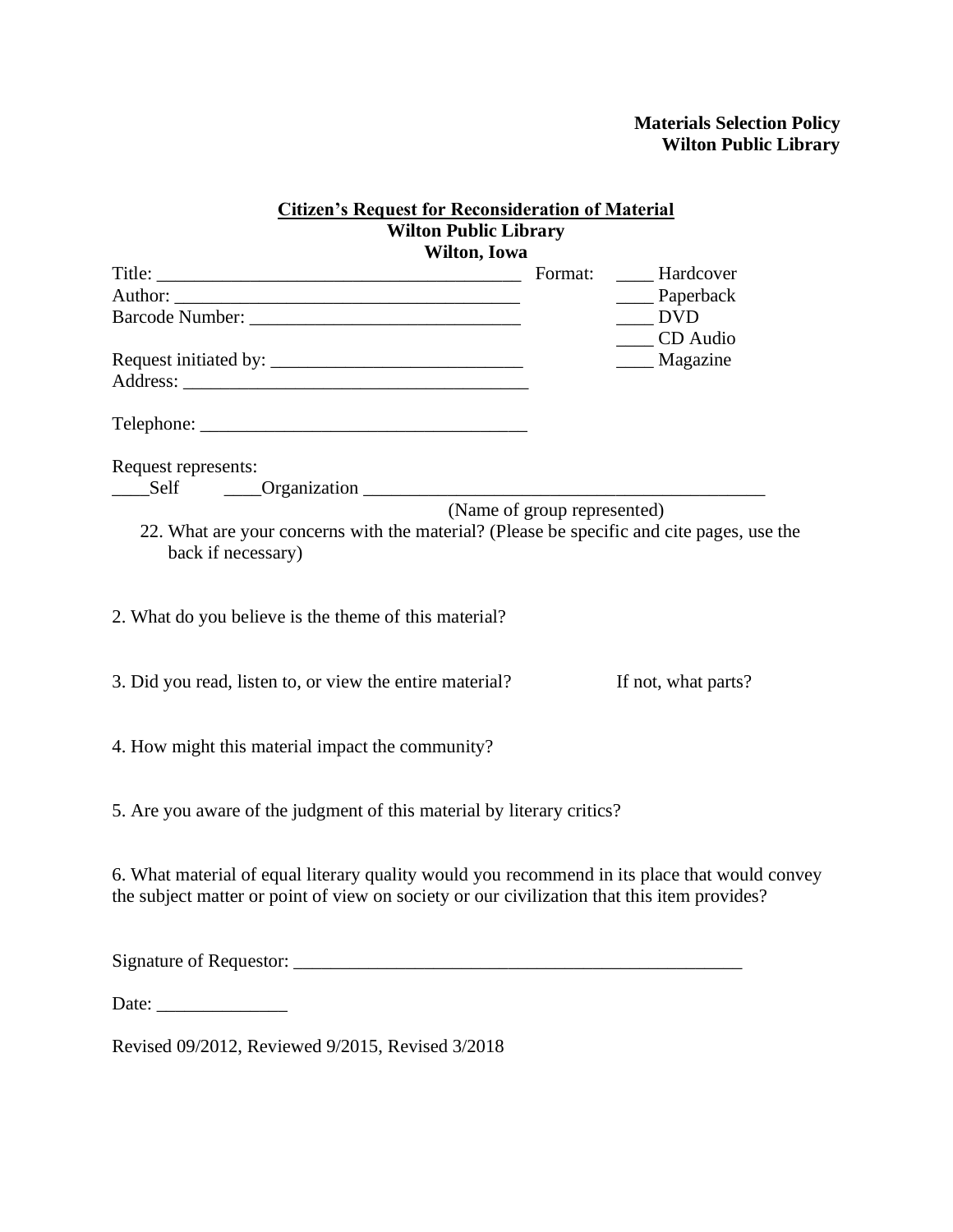## **Reference Policy Wilton Public Library**

The Wilton Public Library realizes the importance of reference work; therefore, all staff members receive training on using reference materials. The Library's goal is that all reference questions are answered within 24 hours. Reference questions refer to requests for specific information, whether in person, by mail, telephone, or email, which requires the use of library materials or the professional judgment of the librarian to answer.

The number of reference questions handled each day is recorded on the day sheet for use in statistical reports. A reference survey is done annually to track the actual subject of reference questions, whether the Library staff answered the question or referred it on to the region, and how long it took to get an answer that satisfied the patron's need.

Library staff will use in-house resources, the Internet, and on-line databases to answer reference questions. All answers should be verified before giving a reply to the patron since the credibility of the Library as a source of information is at stake. Requests for family histories can often be answered by photocopying materials from the genealogy materials. The copies are sent back to the requester with a statement for cost recovery at the rate of 25 cents per page plus postage costs.

Individuals with requests, which will take longer than 15 minutes to process, will be notified that the fee for research is \$25 for the first hour Copies are billed at 25 cents per page. This allows the patron to set a limit for the project. The Director may decline any request for research which is deemed to be too time consuming to fit into the staff schedule.

#### **Protocol for Telephone Requests**

It is advisable to take the name and number of the patron and call them back with the answer if the question is going to take longer than one minute to locate. Try to give the patron an estimate of the time needed to locate the answer when taking their information. It is a disservice to the patron waiting for an answer and to other patrons trying to reach the Library to tie up the phone for longer periods of time.

If you are helping a patron who is in the Library and you get a telephone request for information, take down the request and finish helping the in-house patron before locating the information for the telephone request.

When patrons call for information about specific medical, legal, or income tax questions, the questions are answered to the best of our ability, citing the sources used. However, it must be clearly stated that we are not experts in these fields and that the proper experts should be consulted. At no time do we diagnose a medical problem, offer a legal opinion, or interpret the tax laws. If a patron requests information from "Consumer Reports" it is permissible to read the top-rated products, but the patron is urged to come in and read the entire article for themselves to make an accurate judgment.

Revised 02/2006, Reviewed 02/2008, Revised 10/2012, All Reviewed 9/2015, Reviewed 9/2019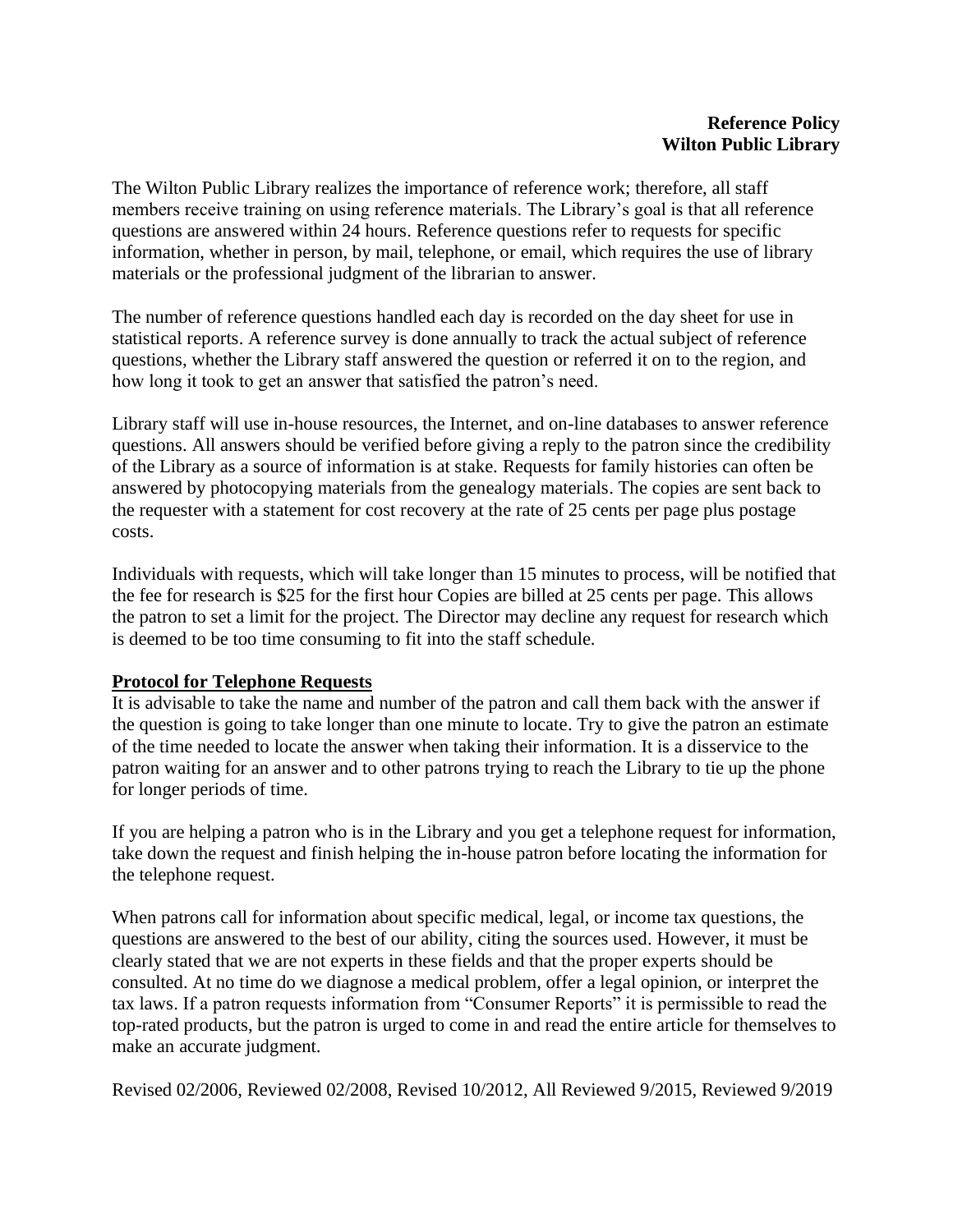#### **Students**

Students using the Library for assignments are helped to find the information, but the staff does not answer the question for the student. In other words, if they are asked for biographical information, show them the sources and how to use them, but they must read the material for themselves to answer the question.

Teachers are requested to notify the Library of class projects and define the level of help the Library staff should provide to the students. Students calling in a request for a specific piece of information will be given the answer, just like any other patron, unless the teacher has indicated that the searching skills are what are being taught. In that case the student will be encouraged to come to the Library and staff members will show the student how to find the information.

## **Confidentiality**

Chapter 22.7 of the CODE OF IOWA states: "The following public records shall be kept confidential, unless otherwise ordered by a court, by the lawful custodian of the records, or by another person duly authorized to release information:

"13. The records of a library which, by themselves or when examined with other public records, would reveal the identity of the Library patron checking out or requesting an item or information from the Library. The records shall be released to a criminal or juvenile justice agency only pursuant to an investigation of a particular person or organization suspected of committing a known crime. The records shall be released only upon a judicial determination that a rational connection exists between the requested release of information and a legitimate end and that the need for the information is cogent and compelling.

"14. The material of a library, museum or archive which has been contributed by a private person to the extent of any limitation that is a condition of the contribution."

The Wilton Public Library Board of Trustees supports this law and will not make the records of the Wilton Public Library available to anyone unless ordered to by a court of law.

Any information included in the Wilton phone book, or any other published document may be given out, but information from the Library's patron database will not be given to anyone.

The Library, in publicizing the services offered, may include reference subjects and the sources used to answer the question, but no information will be given out indicating who requested the information.

Reviewed 02/2008, Revised 10/2012, Reviewed 9/2015, Reviewed 9/2019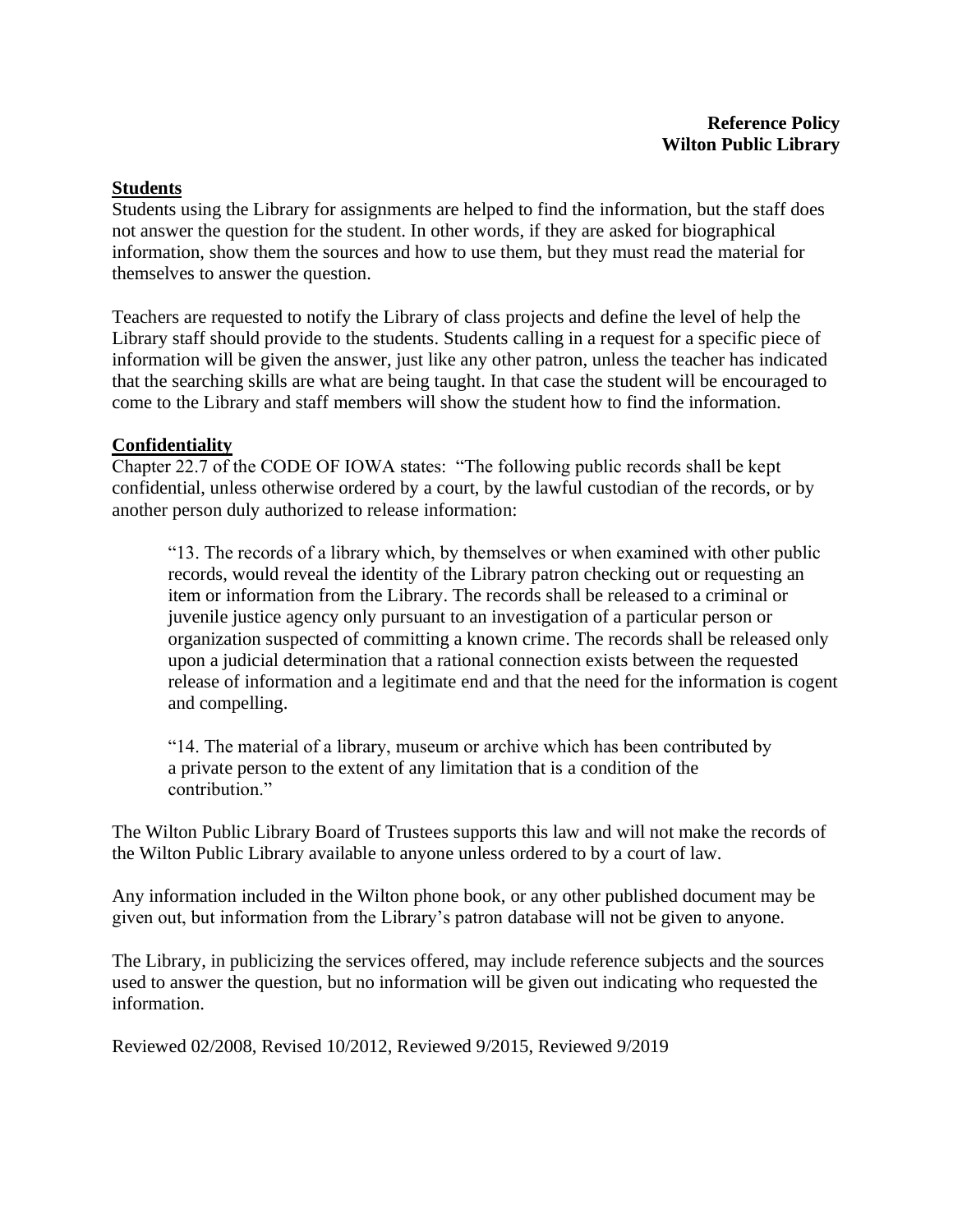## I. Purpose of the Policy

The Wilton Public Library will provide a safe, comfortable environment that is conducive to the use of library materials either by individuals or small groups.

#### II. Expectations of Library Users

Patrons using the Library are expected to behave in a way that is appropriate to the Library's purpose as stated above. Therefore, the following kinds of behavior are prohibited.

- A. Any behavior that is illegal.
- B. Any behavior that endangers oneself or others.
- C. Any behavior that is disruptive of the Library environment.
- D. Any behavior that is abusive of staff members or other patrons.
- E. Any behavior that interferes with the Library's purpose.

## III. Responsibility for enforcing this policy

The primary responsibility for enforcing this policy rests on the staff member in charge of the Library when the incident occurs. Any staff member observing the incident is encouraged to take action to stop the behavior and then refer the incident to the librarian in charge. The staff member will document the incident on the Library's Incident Report Form. This form will be kept in a restricted access file by the Library Director and will be used to track problems that are reported by staff and also those of a reoccurring nature.

#### IV. Procedures

- A. The goal of staff action will be to curtail a patron's inappropriate behavior and to encourage the patron to behave appropriately in the Library.
- B. Response to any incident should occur as soon as possible after the incident begins.
- C. Except in cases where the staff feel in physical danger, they will discuss the inappropriate behavior with the patron, suggest alternatives, and if necessary, state the consequences of continued inappropriate behavior.
- D. In cases where an illegal or highly dangerous incident occurs, the staff member in charge is authorized and encouraged to call the police.
- E. In cases where a juvenile refuses to behave appropriately in the Library, the staff member in charge may call the juvenile's parents.
- F. When a patron continues to behave in an inappropriate manner after the staff has warned the patron that such behavior is inappropriate, the librarian in charge is authorized to tell the patron to leave and to call the police if the patron refuses.

G. If the police are called, there will be an automatic ban (revocation of invitation) for 30 days. If this occurs a second time, the ban will be for 90 days. In the event of a third incident regarding police, the ban will be for 1 year. If the patron comes on library property during the time of the ban, the police will be called to charge the individual with trespass.

Adopted 1988, Reviewed 2/91, 2/94, Revised 4/99, Reviewed 12/2005, Reviewed 02/2008, Revised 01/2009, Reviewed 10/2012, Revised 04/2015, Reviewed 02/2018, Reviewed 04/2021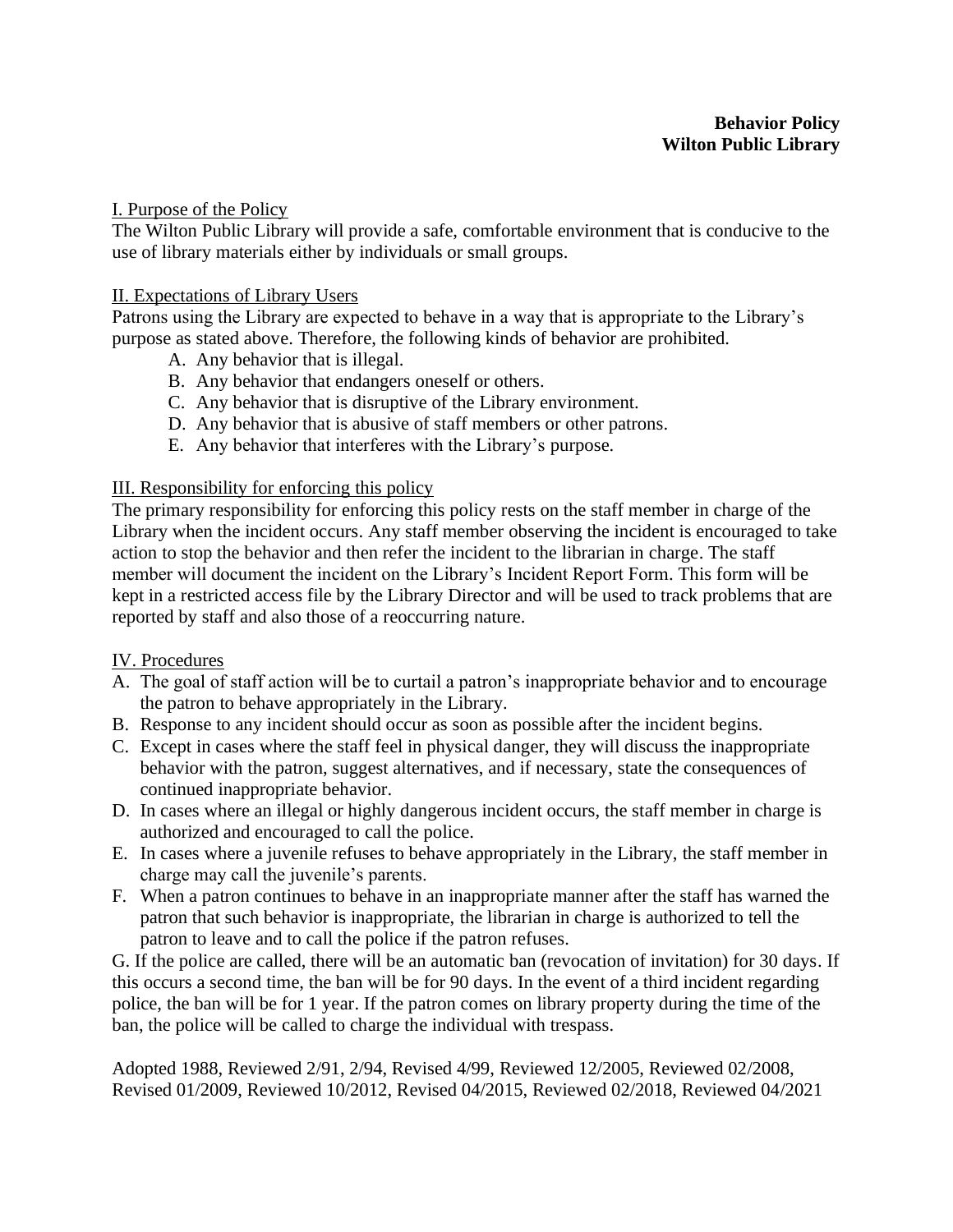**Behavior Policy<br>Wilton Public Library** 

| <b>Incident Report</b> |      |  |
|------------------------|------|--|
|                        |      |  |
|                        |      |  |
| Report:                |      |  |
|                        |      |  |
|                        |      |  |
|                        |      |  |
| Action taken:          |      |  |
|                        |      |  |
|                        | Date |  |
| Notes:                 |      |  |
|                        |      |  |
|                        |      |  |

Reviewed 10/2012 Reviewed 04/2015 Reviewed 02/2018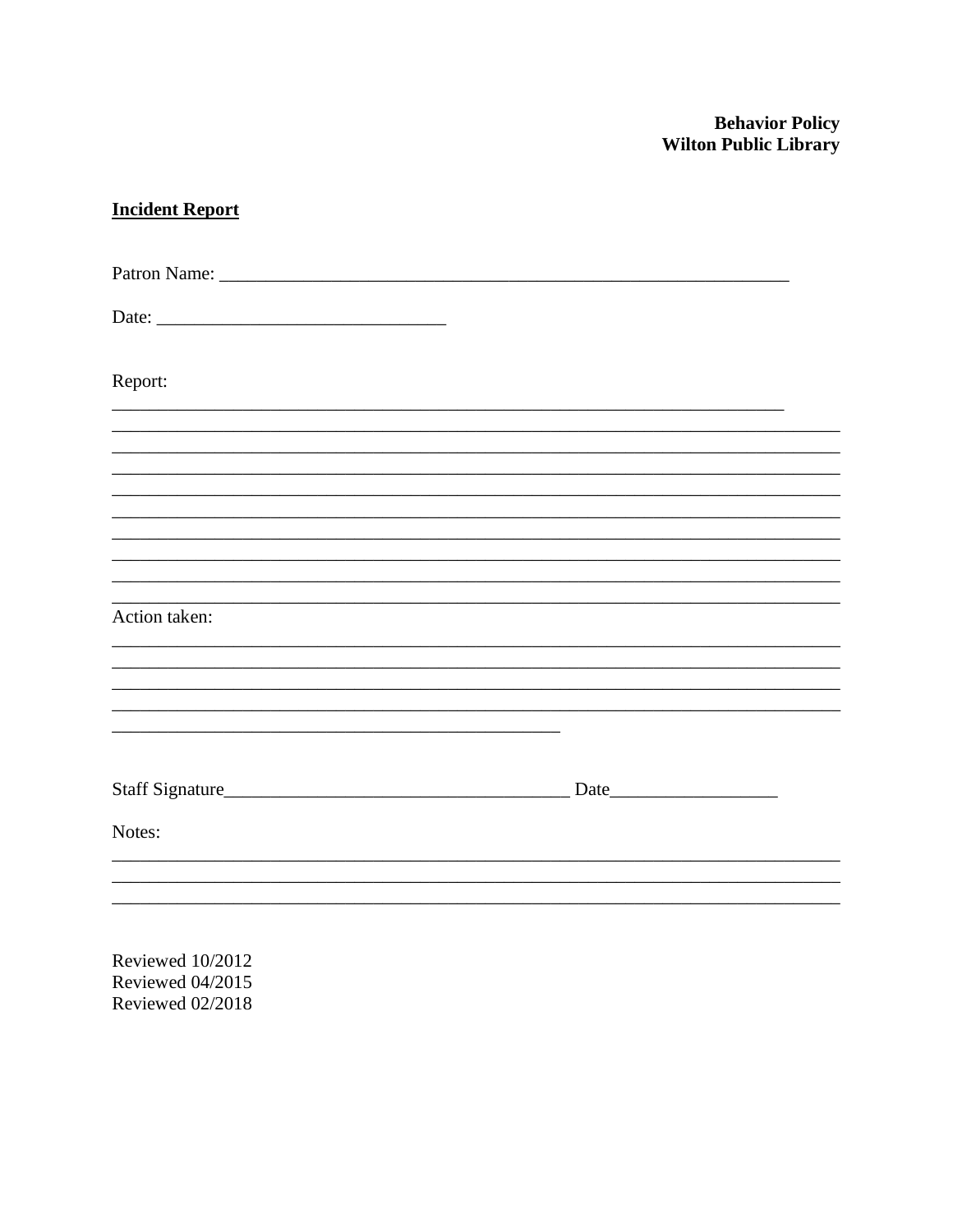### **Behavior Policy Wilton Public Library**

#### **Unattended / Vulnerable Child Policy**

The staff of the Wilton Public Library welcomes patrons of all ages to visit and use the Library and its resources. We are concerned about the safety of all library users, especially children. The library is not equipped, nor is it the Library's role to provide long-term or short-term daycare for children of any age. Library staff cannot supervise children or act as substitute babysitters.

The Wilton Public Library recognizes the parents' or guardians' responsibility for the behavior and well-being of their children. We respect the privacy of all library patrons and intervene only when a child is at risk.

The Vulnerable Child is an unattended child of any age who is deemed by the staff to be at risk. If a Vulnerable Child comes to the attention of library staff, the parent or guardian will be notified. If the parent or guardian cannot be reached, the police will be called.

If a child becomes ill while at the Library, the parent/guardian will be called to come and get that child. Repeated problems will be brought to the attention of the Library Board for further consideration.

Under no circumstances will the staff take the child out of the Library.

Adopted 08/2007 Reviewed 10/2012 Reviewed 04/2015 Revised 08/2016 Reviewed 9/2019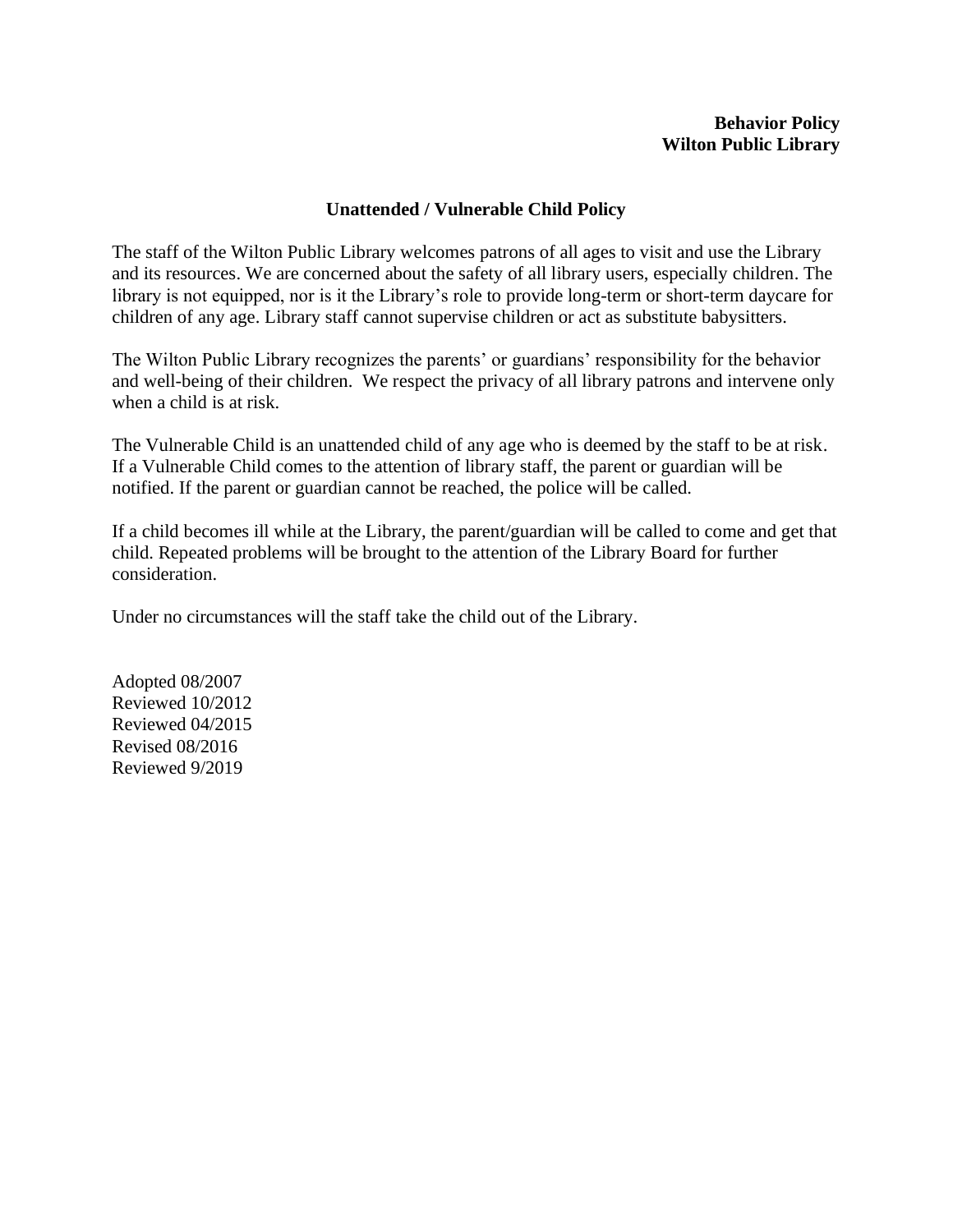In accordance with Chapter 692A of Subtitle 1 of Title 16 of the Code of Iowa, the Wilton Public Library Board of Trustees prohibits the presence of sex offenders convicted of sex offenses against minors upon or within 300 feet of library property without written permission of the Library Director. The Library Director may only give written permission as the result of a vote at the meeting of the Board of Trustees at which a quorum is present.

Persons barred from library property under the law remain entitled to library service. It is the responsibility of the patron to arrange for a courier to select, check out, and return materials to the Library through possession of the patron's card.

Persons barred from library property under the law will not be served by the Library's homebound delivery service.

Violations of this policy will be immediately reported to law enforcement.

Adopted 07/2009 Reviewed 11/2012 Reviewed 10/2015 Reviewed 11/2019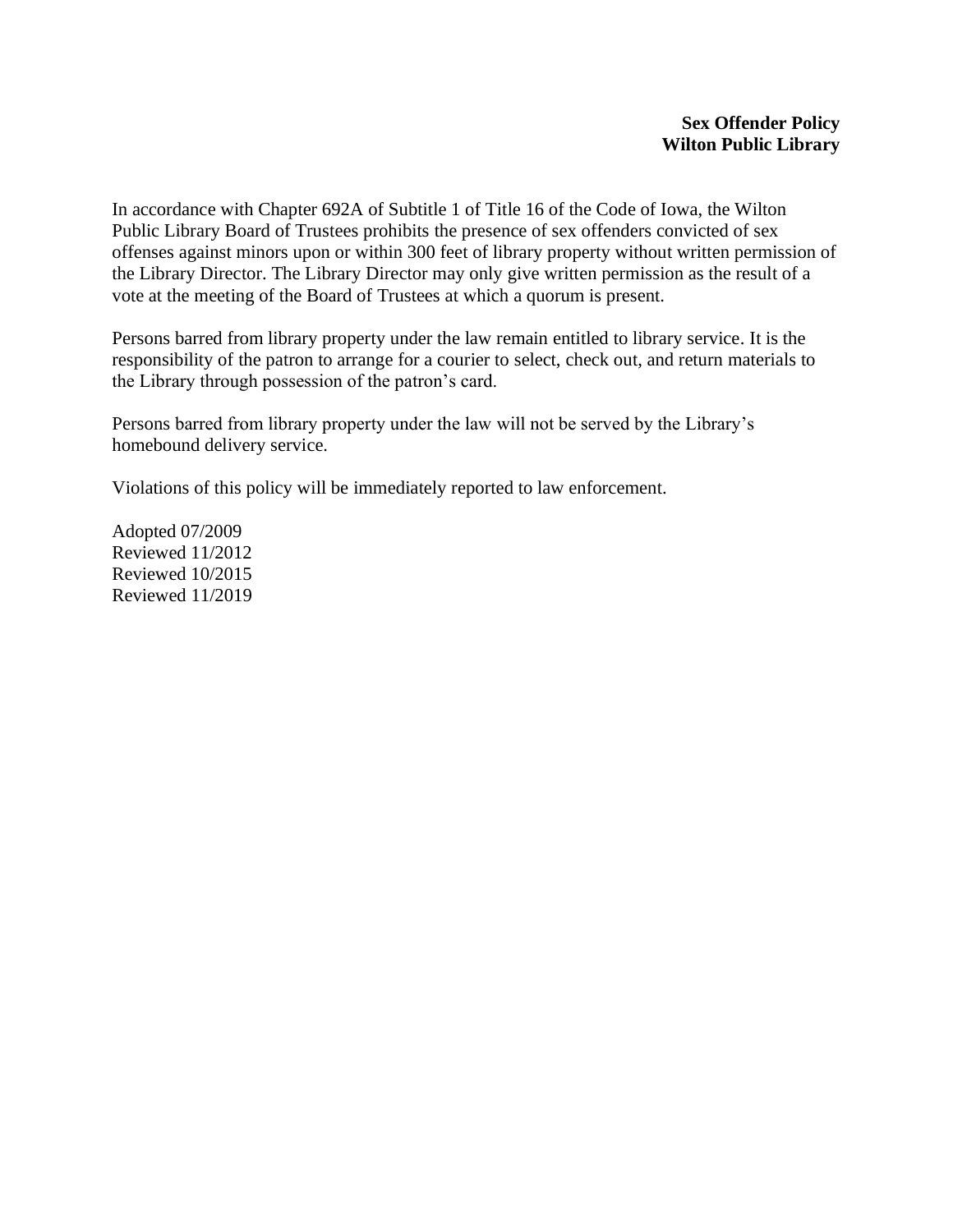# **EMPLOYEE DRESS CODE**

All employees of the Wilton Public Library shall dress in a business manner that is presentable and commensurate with their duties. As all library employees' duties include representing the Wilton Public Library and the City of Wilton, it is required that they dress in a manner that projects a positive image. This image conveys the appearance of a knowledgeable, professional staff member. Just as important as the work done is the image that is projected while completing that task.

The following list is not exhaustive and is a set of guidelines. Individual items of clothing may be deemed inappropriate by a supervisor and appropriate action taken.

- 1. All clothing must be clean and in good repair (no holes or tears).
- 2. Clothing with images or words will not be allowed.
- 3. Tight fitting, noticeably short or revealing garments; exposed midriffs and/or exposed undergarments are not acceptable.
- 4. Open-toed shoes, including but not limited to flip-flop sandals, are not allowed.
- 5. Shorts and sweatpants are not allowed.
- 6. No sheer or see-through fabric.
- 7. No blue jeans except on designated days.
- 8. Skirts, skorts, or pants should be a professional look and length.
- 9. Any article of clothing or accessory that prevents an employee from efficiently performing his or her duties.

This policy is in effect for library employees during their scheduled work time and when they represent the Library outside of the building, such as at a conference or when visiting a school.

The Library Director will have the final decision whether something is appropriate for the workplace. Employees will be given a warning if attire is not appropriate. The second time the employee will be required to return home, without pay, to change clothing. Repeated violations of this policy will result in disciplinary action up to and including termination.

The Library Director shall have the discretion to grant exceptions to the above mentioned policy for, but not limited to, special events, medical conditions, or disabilities. The Library Director may occasionally declare a day of themed dress and will provide staff with guidelines in advance.

Effective 9/2010 Revised 05/2013 Reviewed 10/2015 Reviewed 11/2019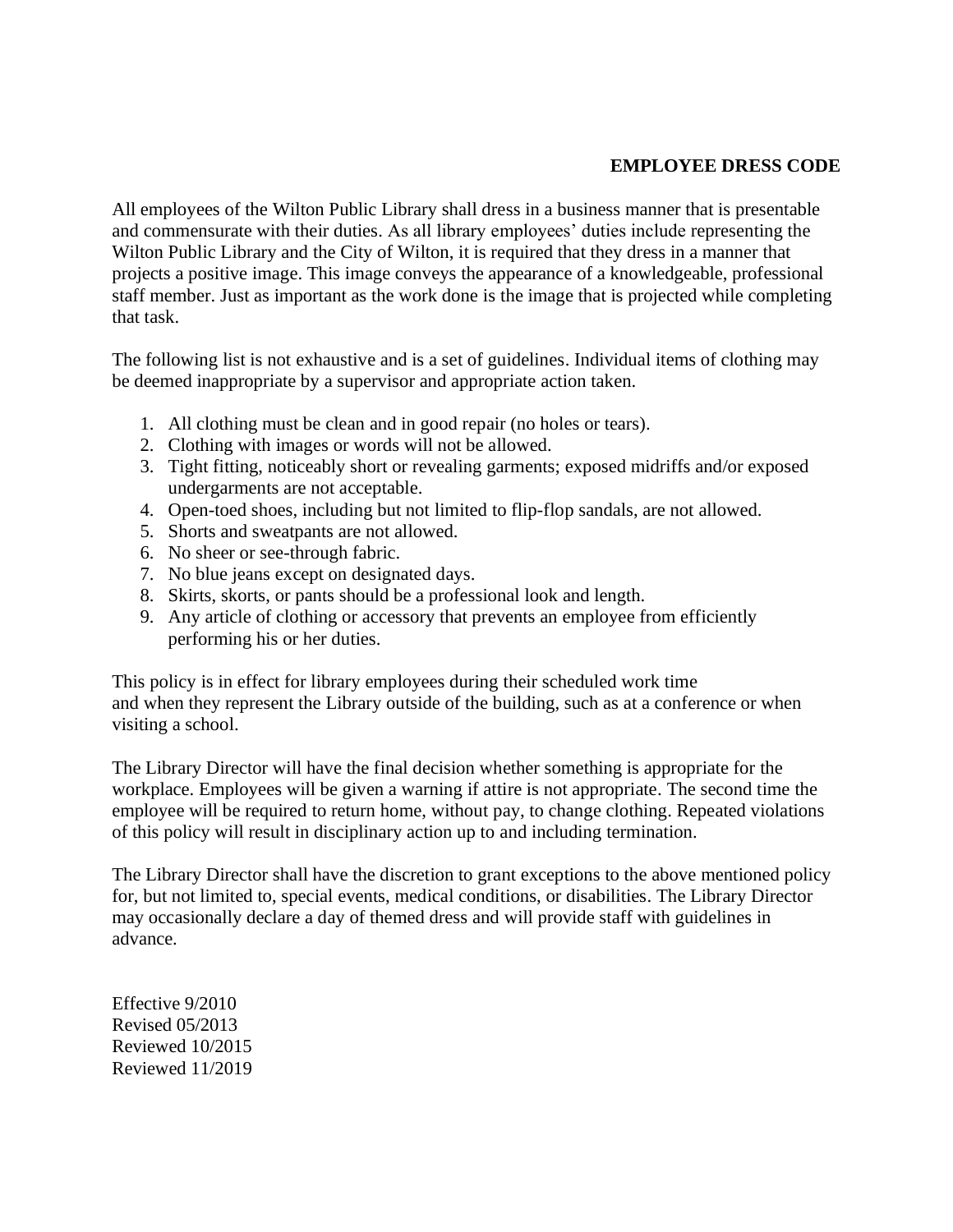## **Food and Beverage Policy Wilton Public Library**

The Wilton Public Library strives to maintain a clean and comfortable environment for library users to enjoy the collections and services of the Library. Food and beverages will be allowed in designated areas of the Library.

Library patrons may have non-alcoholic beverages in re-sealable or covered containers. Spills should be reported to a staff member immediately to avoid damage to library property.

No food or drink will be allowed at the computers.

Exceptions may be made by the Library staff for special events.

Adopted 07/2010 Reviewed 10/2015 Reviewed 11/2019

## **Fundraising**

The Wilton Public Library will not be available for commercial purposes, fund raising or sale of items. The only exceptions to this will be: Used materials such as books, movies, etc.; lollipops, necklaces, or other items that are donated and compensated with a donation for this item. These donations will go directly into the Library's Trust and Agency Account.

In the event of an author visit, the Board of Directors would need to approve the sale of the author's book prior to the visit.

Adopted 11/2013 Reviewed 11/2019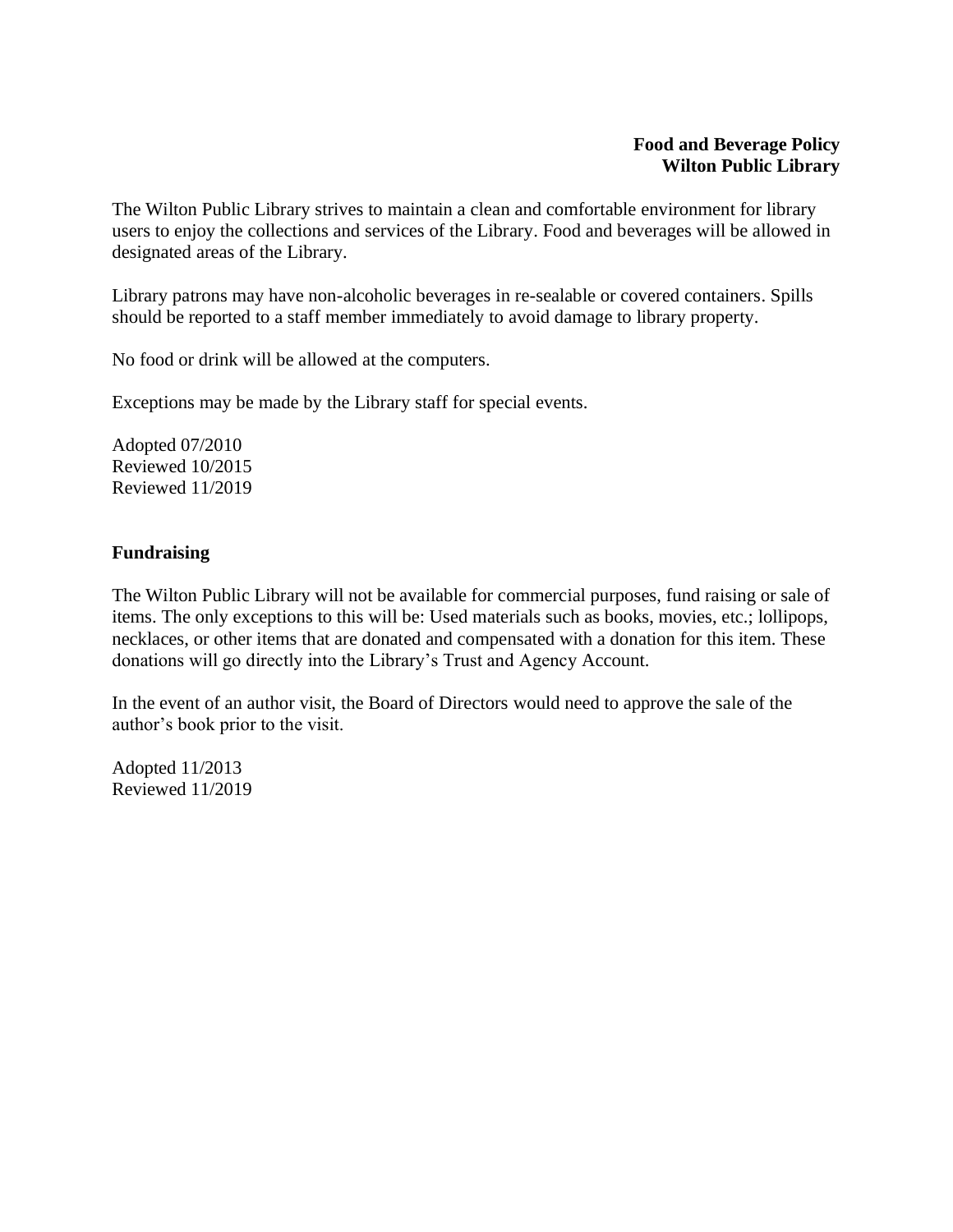#### **Winter Storms**

The Wilton Public Library may close or postpone opening when weather conditions exist making it highly improbable for travel. The primary factor of any decision made will be the safety of the staff and the Library patrons. However, maximum effort will be made to maintain regular library operating hours. If a decision is made to close or postpone, the news stations in the area will be notified to make necessary announcements.

#### **Tornadoes**

When the city siren sounds the warning, the Library staff will advise the Library's patrons of the situation. Staff and patrons will seek shelter in the MCC classrooms at the center of the building. Alternative shelter areas are the bathrooms in the hallway. Two staff members will move patrons to the designated safety area. All patrons and staff are required to shelter until an all-clear is given. Using the weather radio located at the front desk, the staff will listen and then relay an all-clear message to patrons. Normal routine may resume when the all-clear sign is given.

#### **Fire**

At the first indication of smoke or flame, investigate the situation to determine location and extent of the fire. If the fire can be contained and extinguished quickly and safely by staff, proceed to do so. However, if there is any doubt about whether the fire can be controlled, immediately call 911 and clear the building.

Two staff members will be designated to clear the building. Person A will check staff areas, children's, teen's and move along the back wall by the fireplace to alert patrons. Person B will make a phone announcement stating there is a fire and then clear the computers and Fiction area. Move patrons to the parking lot. If 911 hasn't already been notified, do so now.

#### **Health Emergencies**

In the event of any serious health emergency, call 911. Staff members should exercise caution when administering first aid. It is not advisable for staff to do more than keep the person safe, calm, and comfortable until medical professionals arrive. No medication should be dispensed to the public by library staff.

#### **Bomb Threats**

Keep the caller on the line as long as possible. Ask the caller to repeat the message and record or write down every word spoken by the person. If the caller does not indicate the location of the bomb or the time possible detonation, ASK FOR THIS INFORMATION.

Pay particular attention to anything that might distinguish location or personal identifiers of the caller. Immediately after the caller hangs up, call the police. Clear the building.

#### **Active Shooter**

In the event of an active shooter, press the button to lock the main library doors. Send one staff to lock/secure the back garden door. Shut off the lights in the building. Assist patrons to rooms with doors that lock (staff bathroom, director's office, classrooms if possible). Hide in areas of resistance such as under tables or behind bookshelves. As soon as possible, call 911.

Revised 10/2015, Reviewed 11/2019, Revised 12/21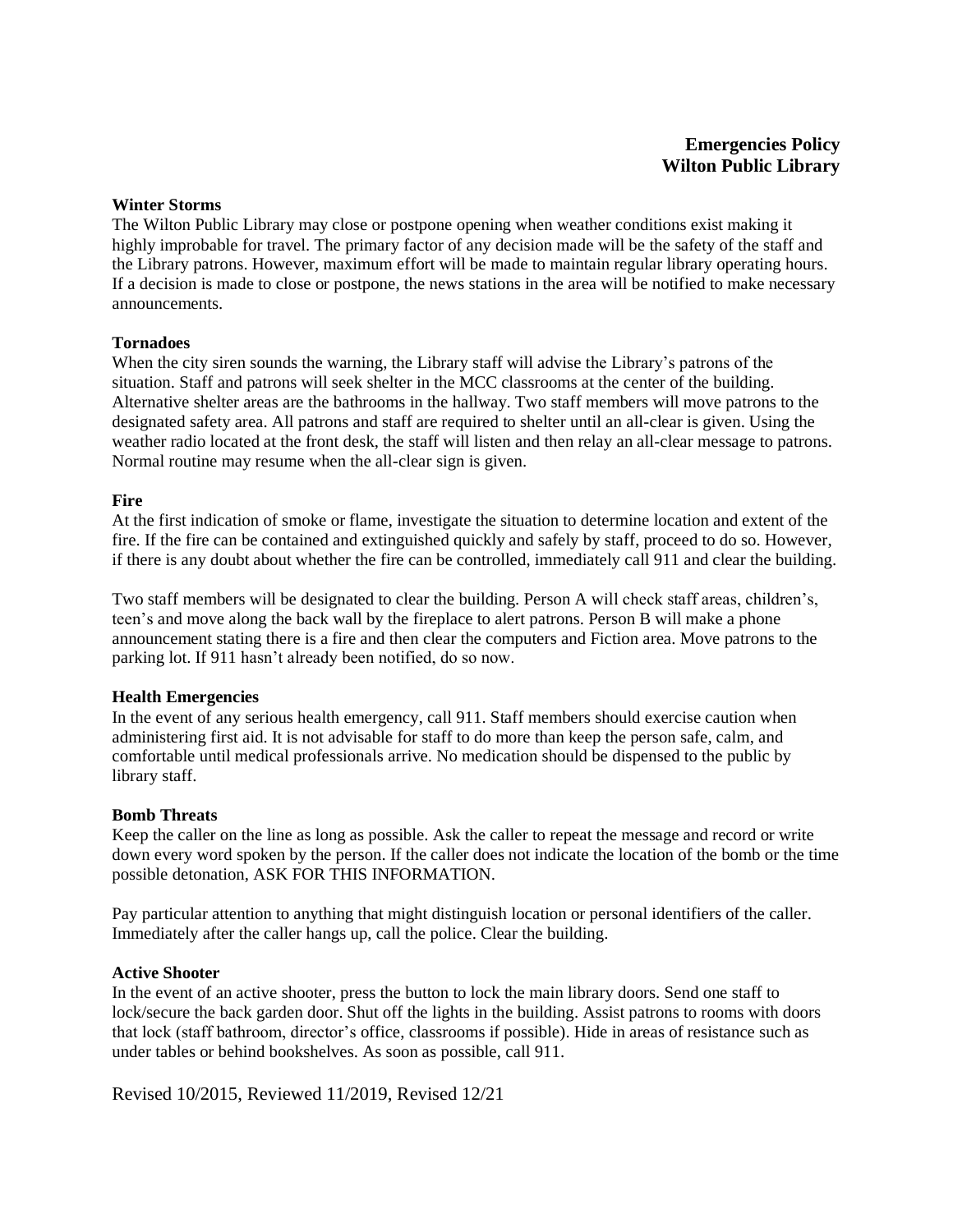#### **Definition of a Volunteer:**

Volunteers are unpaid workers who donate their time and talents to support the Wilton Public Library without expectation of future employment, wages, benefits or compensation of any kind. Volunteers may work short term projects and programs or give continuing service over an extended period of time. Volunteers will not replace paid staff positions. Volunteers will enhance, rather than replace adequate staffing.

All volunteers must complete an application form and participate in an interview with the Library Director. Volunteers must be 5<sup>th</sup> grade or older. Signed parental permission is required for all persons under 18 years of age.

Volunteers will be expected to dress appropriately for the assigned task. Also, volunteers will be expected to be on time for the scheduled volunteer assignment and should notify the Library if they will not be able to be present.

## **Requirements:**

- Willingness to work within the Library environment
- Ability to interact with patrons and library staff in a positive and pleasant manner
- Dependability

## **Skills:**

- Ability to follow directions
- Knowledge of the alphabetical order
- Manual dexterity
- Keyboarding ability
- Organizational ability

## **Task that may be performed by a Volunteer:**

- Shelf reading
- Shelving material
- Helping with programs and projects
- Helping with the Summer Reading Program
- Light Cleaning assignments
- Other duties as deemed appropriate by the Library Director

Reviewed 10/2015 Revised 11/2019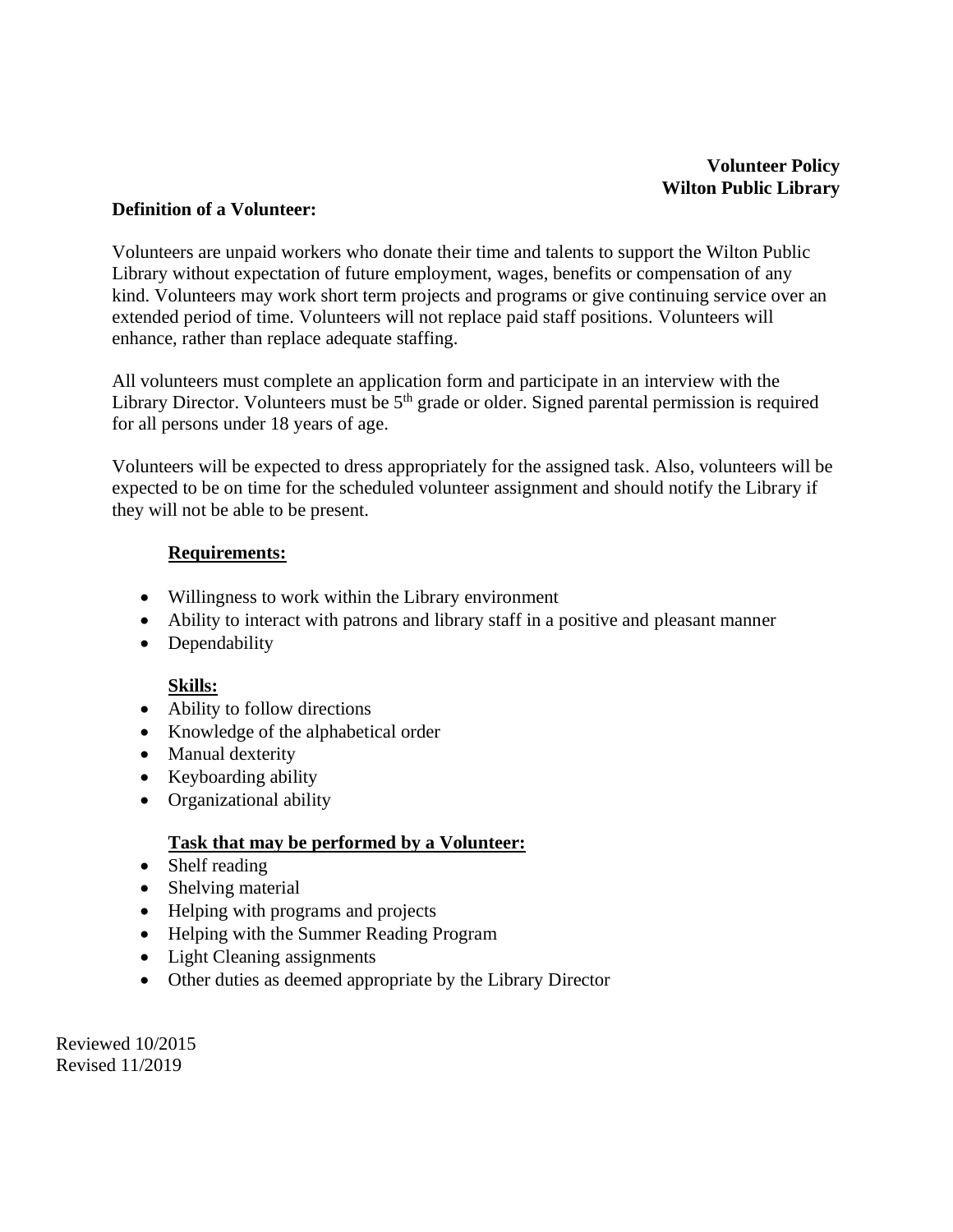# **WILTON PUBLIC LIBRARY**

1215 Cypress Street, PO Box 447, Wilton, Iowa 52778

\_\_\_\_\_\_\_\_\_\_\_\_\_\_\_\_\_\_\_\_\_\_\_\_\_\_\_\_\_\_\_\_\_\_\_\_\_\_\_\_\_\_\_\_\_\_\_\_\_\_\_\_

\_\_\_\_\_\_\_\_\_\_\_\_\_\_\_\_\_\_\_\_\_\_\_\_\_\_\_\_\_\_\_\_\_\_\_\_\_\_\_\_\_\_\_\_\_\_\_\_\_\_\_\_

\_\_\_\_\_\_\_\_\_\_\_\_\_\_\_\_\_\_\_\_\_\_\_\_\_\_\_\_\_\_\_\_\_\_\_\_\_\_\_\_\_\_\_\_\_\_\_\_\_\_\_\_

## **VOLUNTEER CONFIDENTIALITY AGREEMENT**

This is to certify that I, \_\_\_\_\_\_\_\_\_\_\_\_\_\_\_\_\_\_\_\_\_\_\_\_\_\_\_\_\_\_\_\_\_\_, a volunteer of the Wilton Public Library, understand that any written, verbal, or other form of information obtained During the performance of my duties must remain confidential. This includes all information about members, clients, families, employees, and as well as any other information otherwise marked or known to be confidential. I have read and understand and have had the opportunity to have my questions answered regarding the Privacy of Records Policy.

Signature of Volunteer

Date

Signature of Director

Reviewed 10/2015 Reviewed 11/2019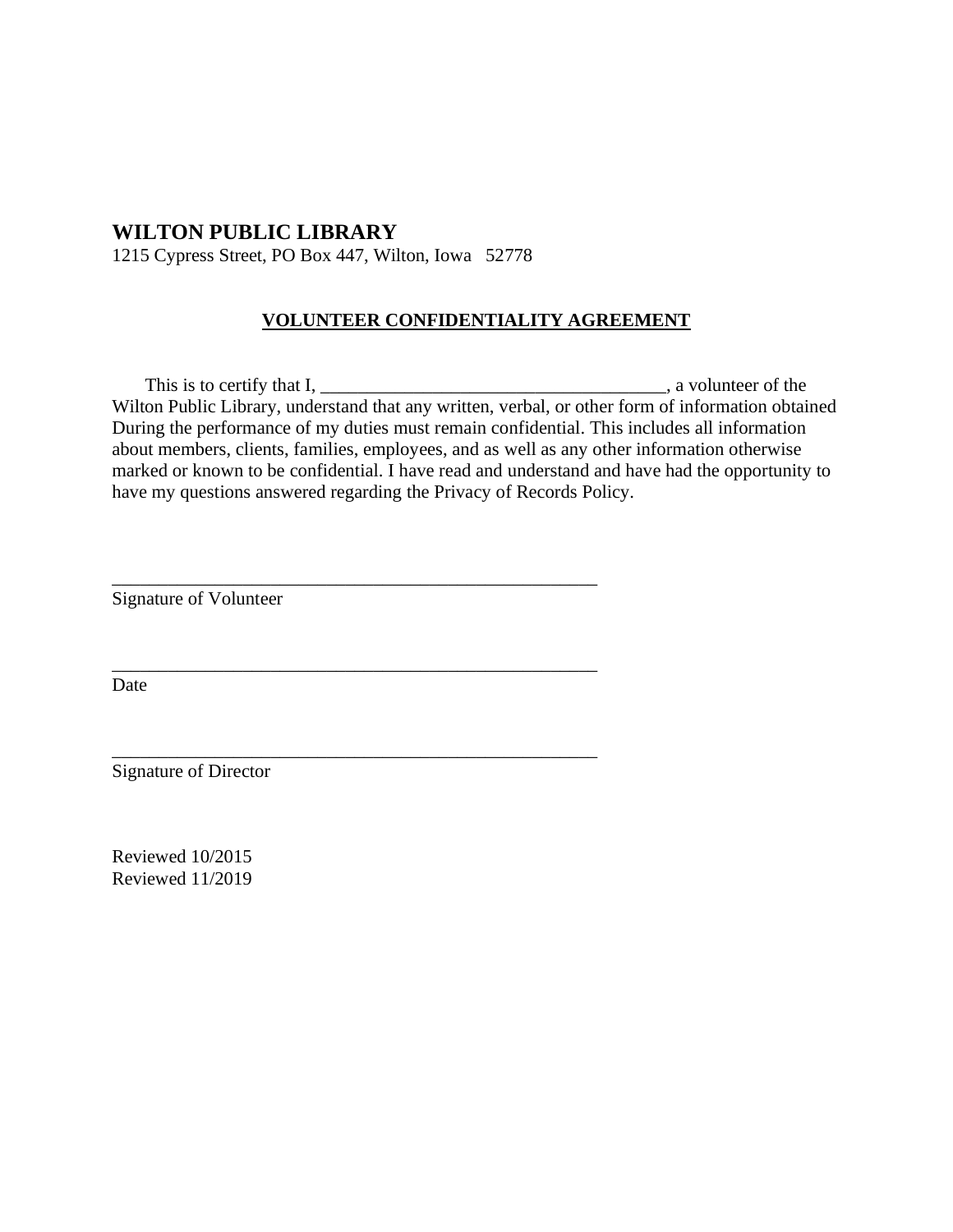# **WILTON PUBLIC LIBRARY VOLUNTEER APPLICATION**

|                                                                                      | Address and the contract of the contract of the contract of the contract of the contract of the contract of the contract of the contract of the contract of the contract of the contract of the contract of the contract of th |  |
|--------------------------------------------------------------------------------------|--------------------------------------------------------------------------------------------------------------------------------------------------------------------------------------------------------------------------------|--|
|                                                                                      |                                                                                                                                                                                                                                |  |
|                                                                                      |                                                                                                                                                                                                                                |  |
| What hours are you available?                                                        | Open Hours                                                                                                                                                                                                                     |  |
|                                                                                      | $2 \text{ pm} - 5 \text{ pm}$                                                                                                                                                                                                  |  |
|                                                                                      | 11 am $-8$ pm                                                                                                                                                                                                                  |  |
|                                                                                      | 11 am $-6$ pm                                                                                                                                                                                                                  |  |
|                                                                                      | 11 am $-6$ pm                                                                                                                                                                                                                  |  |
|                                                                                      | 11 am $-6$ pm                                                                                                                                                                                                                  |  |
|                                                                                      | $10 \text{ am} - 6 \text{ pm}$                                                                                                                                                                                                 |  |
|                                                                                      | $10 \text{ am} - 3 \text{ pm}$                                                                                                                                                                                                 |  |
| Please tell us about your interest and skills.<br>Why do you want to volunteer here? |                                                                                                                                                                                                                                |  |
| What is your experience in working in a library?                                     |                                                                                                                                                                                                                                |  |
| Are your volunteer hours a requirement for a class? If yes, explain.                 |                                                                                                                                                                                                                                |  |
| <b>Emergency Contact Name</b>                                                        | Phone                                                                                                                                                                                                                          |  |
| <b>Signature of Volunteer Applicant</b>                                              |                                                                                                                                                                                                                                |  |
| Parent's Signature (If under 18)                                                     |                                                                                                                                                                                                                                |  |
| 10/2011, Reviewed 11/2015, Revised 11/2019                                           |                                                                                                                                                                                                                                |  |
|                                                                                      |                                                                                                                                                                                                                                |  |